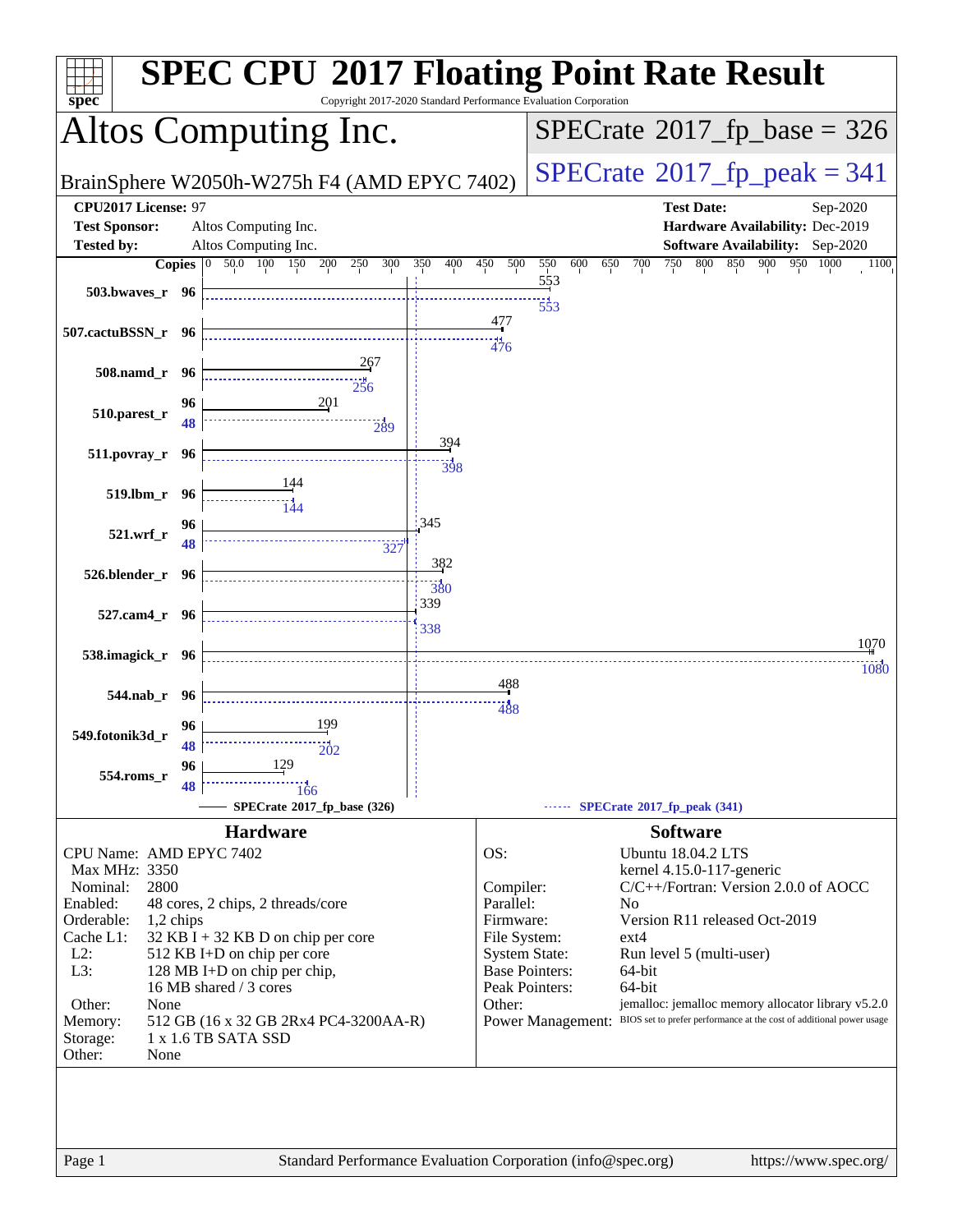

#### **[Submit Notes](http://www.spec.org/auto/cpu2017/Docs/result-fields.html#SubmitNotes)**

The config file option 'submit' was used. 'numactl' was used to bind copies to the cores. See the configuration file for details.

#### **[Operating System Notes](http://www.spec.org/auto/cpu2017/Docs/result-fields.html#OperatingSystemNotes)**

'ulimit -s unlimited' was used to set environment stack size 'ulimit -l 2097152' was used to set environment locked pages in memory limit

runcpu command invoked through numactl i.e.: numactl --interleave=all runcpu <etc>

Set dirty\_ratio=8 to limit dirty cache to 8% of memory Set swappiness=1 to swap only if necessary Set zone\_reclaim\_mode=1 to free local node memory and avoid remote memory sync then drop\_caches=3 to reset caches before invoking runcpu

**(Continued on next page)**

| Page 2<br>Standard Performance Evaluation Corporation (info@spec.org) | https://www.spec.org/ |
|-----------------------------------------------------------------------|-----------------------|
|-----------------------------------------------------------------------|-----------------------|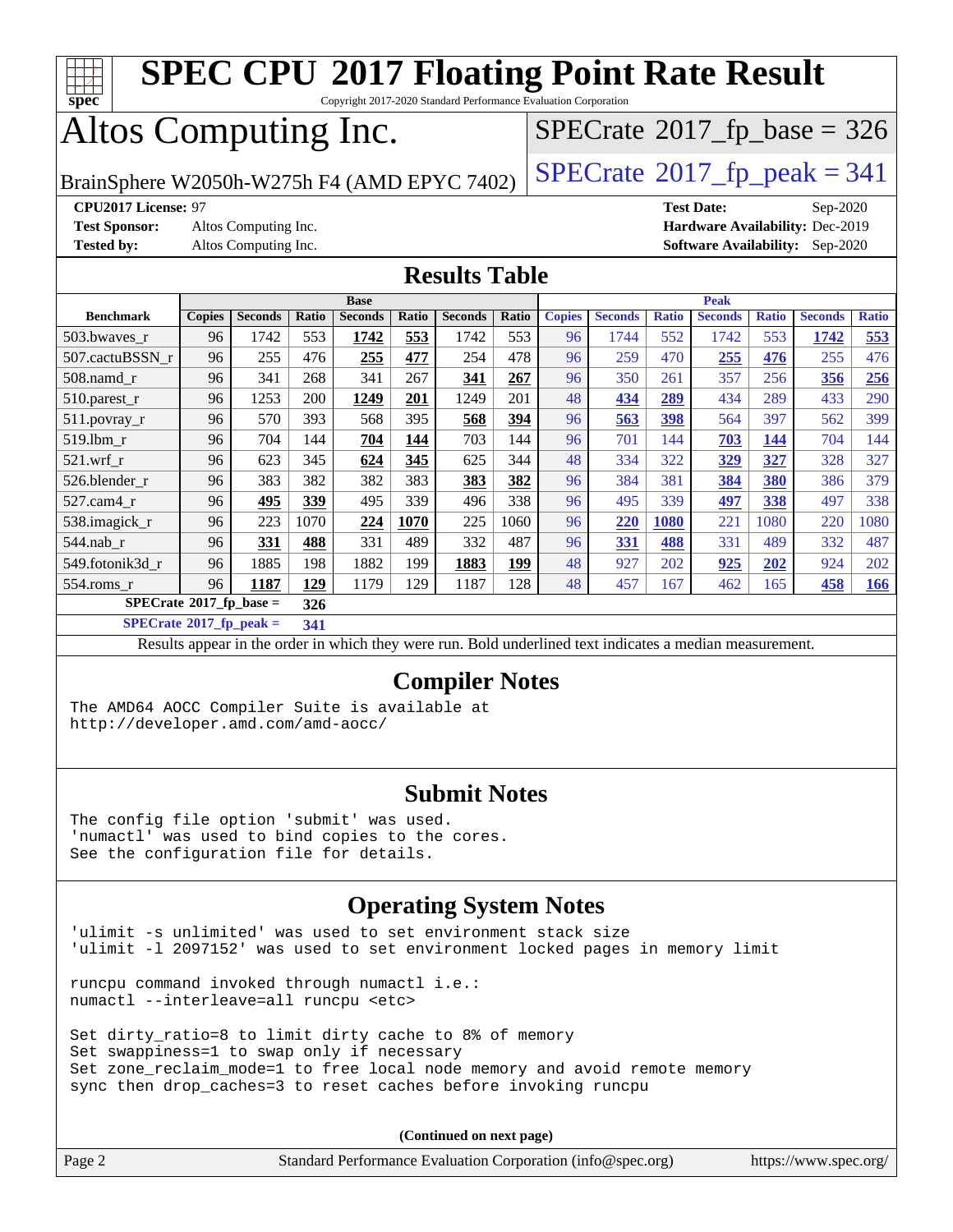

Copyright 2017-2020 Standard Performance Evaluation Corporation

## Altos Computing Inc.

 $SPECTate$ <sup>®</sup>[2017\\_fp\\_base =](http://www.spec.org/auto/cpu2017/Docs/result-fields.html#SPECrate2017fpbase) 326

BrainSphere W2050h-W275h F4 (AMD EPYC 7402)  $\left|$  [SPECrate](http://www.spec.org/auto/cpu2017/Docs/result-fields.html#SPECrate2017fppeak)®[2017\\_fp\\_peak = 3](http://www.spec.org/auto/cpu2017/Docs/result-fields.html#SPECrate2017fppeak)41

**[Test Sponsor:](http://www.spec.org/auto/cpu2017/Docs/result-fields.html#TestSponsor)** Altos Computing Inc. **[Hardware Availability:](http://www.spec.org/auto/cpu2017/Docs/result-fields.html#HardwareAvailability)** Dec-2019 **[Tested by:](http://www.spec.org/auto/cpu2017/Docs/result-fields.html#Testedby)** Altos Computing Inc. **[Software Availability:](http://www.spec.org/auto/cpu2017/Docs/result-fields.html#SoftwareAvailability)** Sep-2020

**[CPU2017 License:](http://www.spec.org/auto/cpu2017/Docs/result-fields.html#CPU2017License)** 97 **[Test Date:](http://www.spec.org/auto/cpu2017/Docs/result-fields.html#TestDate)** Sep-2020

#### **[Operating System Notes \(Continued\)](http://www.spec.org/auto/cpu2017/Docs/result-fields.html#OperatingSystemNotes)**

dirty\_ratio, swappiness, zone\_reclaim\_mode and drop caches were all set using privileged echo (e.g. echo 1 > /proc/sys/vm/swappiness).

Transparent huge pages set to 'always' for this run (OS default)

#### **[Environment Variables Notes](http://www.spec.org/auto/cpu2017/Docs/result-fields.html#EnvironmentVariablesNotes)**

Environment variables set by runcpu before the start of the run: LD\_LIBRARY\_PATH = "/home/cpu2017/amd\_rate\_aocc200\_rome\_C\_lib/64;/home/cpu2017/amd\_rate\_aoc c200\_rome\_C\_lib/32:" MALLOC\_CONF = "retain:true"

#### **[General Notes](http://www.spec.org/auto/cpu2017/Docs/result-fields.html#GeneralNotes)**

Binaries were compiled on a system with 2x AMD EPYC 7601 CPU + 512GB Memory using Fedora 26

NA: The test sponsor attests, as of date of publication, that CVE-2017-5754 (Meltdown) is mitigated in the system as tested and documented. Yes: The test sponsor attests, as of date of publication, that CVE-2017-5753 (Spectre variant 1) is mitigated in the system as tested and documented. Yes: The test sponsor attests, as of date of publication, that CVE-2017-5715 (Spectre variant 2) is mitigated in the system as tested and documented.

jemalloc: configured and built with GCC v9.1.0 in Ubuntu 19.04 with -O3 -znver2 -flto jemalloc 5.2.0 is available here: <https://github.com/jemalloc/jemalloc/releases/download/5.2.0/jemalloc-5.2.0.tar.bz2>

#### **[Platform Notes](http://www.spec.org/auto/cpu2017/Docs/result-fields.html#PlatformNotes)**

BIOS Configuration: Power Policy Quick Settings set to Best Performance NUMA Nodes Per Socket set to NPS4

 Sysinfo program /home/cpu2017/bin/sysinfo Rev: r6365 of 2019-08-21 295195f888a3d7edb1e6e46a485a0011 running on r365f4 Mon Sep 14 14:37:59 2020

 SUT (System Under Test) info as seen by some common utilities. For more information on this section, see <https://www.spec.org/cpu2017/Docs/config.html#sysinfo>

From /proc/cpuinfo

**(Continued on next page)**

| ۰. | Page |  |
|----|------|--|
|----|------|--|

Page 3 Standard Performance Evaluation Corporation [\(info@spec.org\)](mailto:info@spec.org) <https://www.spec.org/>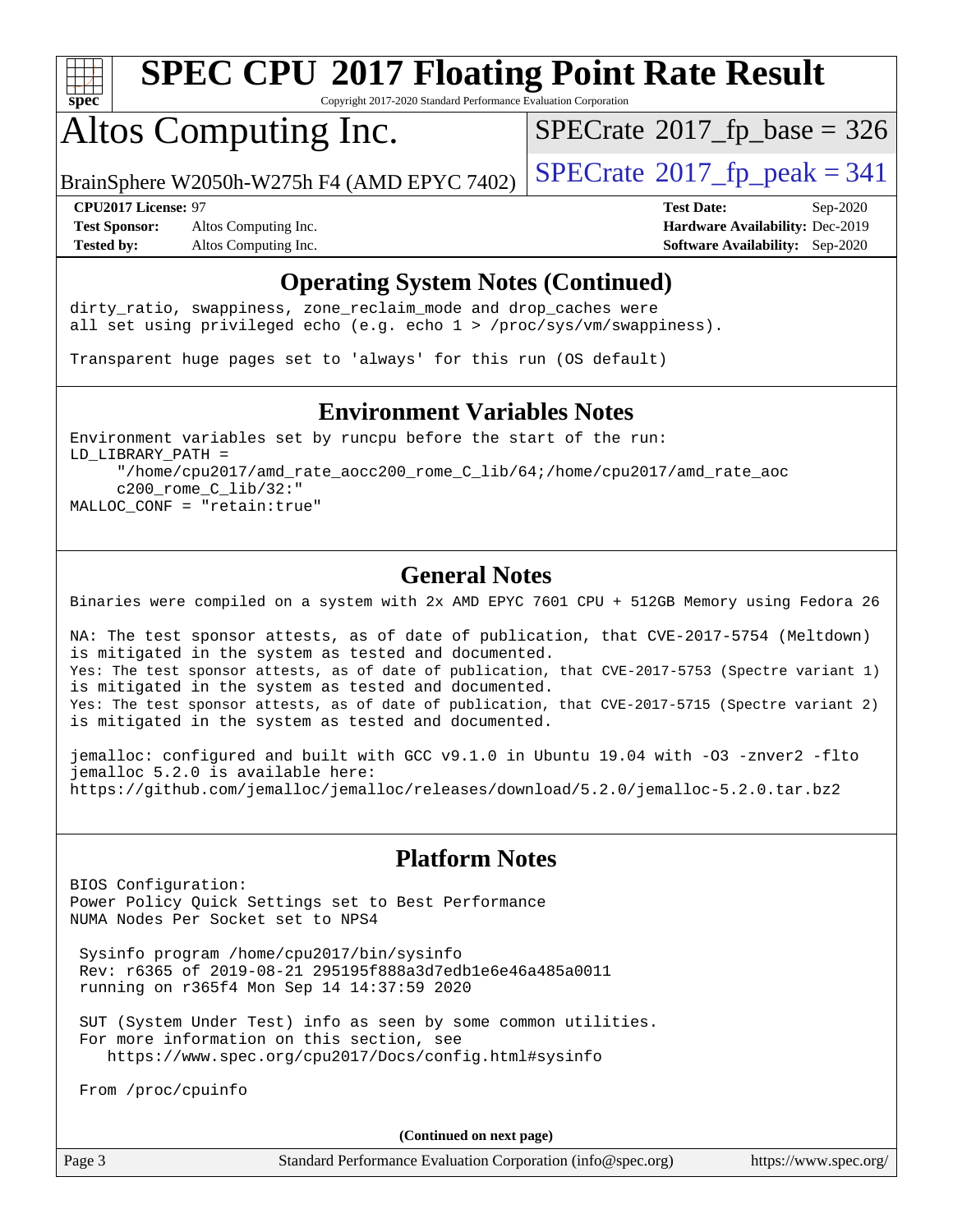| spec                                                                                                                                                                                                                                                                                                                                                                                                                                                                                                                                                                                                                                              | <b>SPEC CPU®2017 Floating Point Rate Result</b><br>Copyright 2017-2020 Standard Performance Evaluation Corporation                                                                                                                                                                                                                                                                                                                                                                                                                                                                                                                                                                                                 |                                            |                                        |
|---------------------------------------------------------------------------------------------------------------------------------------------------------------------------------------------------------------------------------------------------------------------------------------------------------------------------------------------------------------------------------------------------------------------------------------------------------------------------------------------------------------------------------------------------------------------------------------------------------------------------------------------------|--------------------------------------------------------------------------------------------------------------------------------------------------------------------------------------------------------------------------------------------------------------------------------------------------------------------------------------------------------------------------------------------------------------------------------------------------------------------------------------------------------------------------------------------------------------------------------------------------------------------------------------------------------------------------------------------------------------------|--------------------------------------------|----------------------------------------|
| Altos Computing Inc.                                                                                                                                                                                                                                                                                                                                                                                                                                                                                                                                                                                                                              |                                                                                                                                                                                                                                                                                                                                                                                                                                                                                                                                                                                                                                                                                                                    | $SPECTate$ <sup>®</sup> 2017_fp_base = 326 |                                        |
|                                                                                                                                                                                                                                                                                                                                                                                                                                                                                                                                                                                                                                                   | BrainSphere W2050h-W275h F4 (AMD EPYC 7402)                                                                                                                                                                                                                                                                                                                                                                                                                                                                                                                                                                                                                                                                        | $SPECrate^{\circ}2017$ _fp_peak = 341      |                                        |
| CPU2017 License: 97                                                                                                                                                                                                                                                                                                                                                                                                                                                                                                                                                                                                                               |                                                                                                                                                                                                                                                                                                                                                                                                                                                                                                                                                                                                                                                                                                                    | <b>Test Date:</b>                          | Sep-2020                               |
| <b>Test Sponsor:</b><br>Altos Computing Inc.                                                                                                                                                                                                                                                                                                                                                                                                                                                                                                                                                                                                      |                                                                                                                                                                                                                                                                                                                                                                                                                                                                                                                                                                                                                                                                                                                    |                                            | Hardware Availability: Dec-2019        |
| <b>Tested by:</b><br>Altos Computing Inc.                                                                                                                                                                                                                                                                                                                                                                                                                                                                                                                                                                                                         |                                                                                                                                                                                                                                                                                                                                                                                                                                                                                                                                                                                                                                                                                                                    |                                            | <b>Software Availability:</b> Sep-2020 |
|                                                                                                                                                                                                                                                                                                                                                                                                                                                                                                                                                                                                                                                   | <b>Platform Notes (Continued)</b>                                                                                                                                                                                                                                                                                                                                                                                                                                                                                                                                                                                                                                                                                  |                                            |                                        |
| "physical id"s (chips)<br>2<br>96 "processors"<br>cpu cores : 24<br>siblings : 48<br>From 1scpu:<br>Architecture:<br>$CPU$ op-mode( $s$ ):<br>Byte Order:<br>CPU(s):<br>On-line CPU(s) list: $0-95$<br>Thread(s) per core:<br>$Core(s)$ per socket:<br>Socket(s):<br>NUMA $node(s):$<br>Vendor ID:<br>CPU family:<br>Model:<br>Model name:<br>Stepping:<br>CPU MHz:<br>CPU max MHz:<br>CPU min MHz:<br>BogoMIPS:<br>Virtualization:<br>L1d cache:<br>Lli cache:<br>L2 cache:<br>L3 cache:<br>NUMA node0 CPU(s):<br>NUMA nodel CPU(s):<br>NUMA $node2$ $CPU(s):$<br>NUMA $node3$ CPU $(s)$ :<br>NUMA $node4$ CPU $(s)$ :<br>NUMA $node5$ $CPU(s):$ | cores, siblings (Caution: counting these is hw and system dependent. The following<br>excerpts from /proc/cpuinfo might not be reliable. Use with caution.)<br>physical 0: cores 0 1 2 4 5 6 8 9 10 12 13 14 16 17 18 20 21 22 24 25 26 28 29 30<br>physical 1: cores 0 1 2 4 5 6 8 9 10 12 13 14 16 17 18 20 21 22 24 25 26 28 29 30<br>x86 64<br>$32$ -bit, $64$ -bit<br>Little Endian<br>96<br>2<br>24<br>2<br>8<br>AuthenticAMD<br>23<br>49<br>AMD EPYC 7402 24-Core Processor<br>0<br>1851.774<br>2800.0000<br>1500.0000<br>5600.37<br>$AMD-V$<br>32K<br>32K<br>512K<br>16384K<br>$0 - 5, 48 - 53$<br>$6 - 11, 54 - 59$<br>$12 - 17,60 - 65$<br>$18 - 23,66 - 71$<br>$24 - 29, 72 - 77$<br>$30 - 35, 78 - 83$ |                                            |                                        |
| NUMA node6 CPU(s):<br>NUMA node7 CPU(s):<br>Flags:                                                                                                                                                                                                                                                                                                                                                                                                                                                                                                                                                                                                | $36 - 41, 84 - 89$<br>$42 - 47, 90 - 95$<br>fpu vme de pse tsc msr pae mce cx8 apic sep mtrr pge mca cmov<br>pat pse36 clflush mmx fxsr sse sse2 ht syscall nx mmxext fxsr_opt pdpe1gb rdtscp lm<br>constant_tsc rep_good nopl xtopology nonstop_tsc cpuid extd_apicid aperfmperf pni<br>pclmulqdq monitor ssse3 fma cx16 sse4_1 sse4_2 movbe popcnt aes xsave avx f16c<br>rdrand lahf_lm cmp_legacy svm extapic cr8_legacy abm sse4a misalignsse 3dnowprefetch                                                                                                                                                                                                                                                    |                                            |                                        |
|                                                                                                                                                                                                                                                                                                                                                                                                                                                                                                                                                                                                                                                   | (Continued on next page)                                                                                                                                                                                                                                                                                                                                                                                                                                                                                                                                                                                                                                                                                           |                                            |                                        |
| Page 4                                                                                                                                                                                                                                                                                                                                                                                                                                                                                                                                                                                                                                            | Standard Performance Evaluation Corporation (info@spec.org)                                                                                                                                                                                                                                                                                                                                                                                                                                                                                                                                                                                                                                                        |                                            | https://www.spec.org/                  |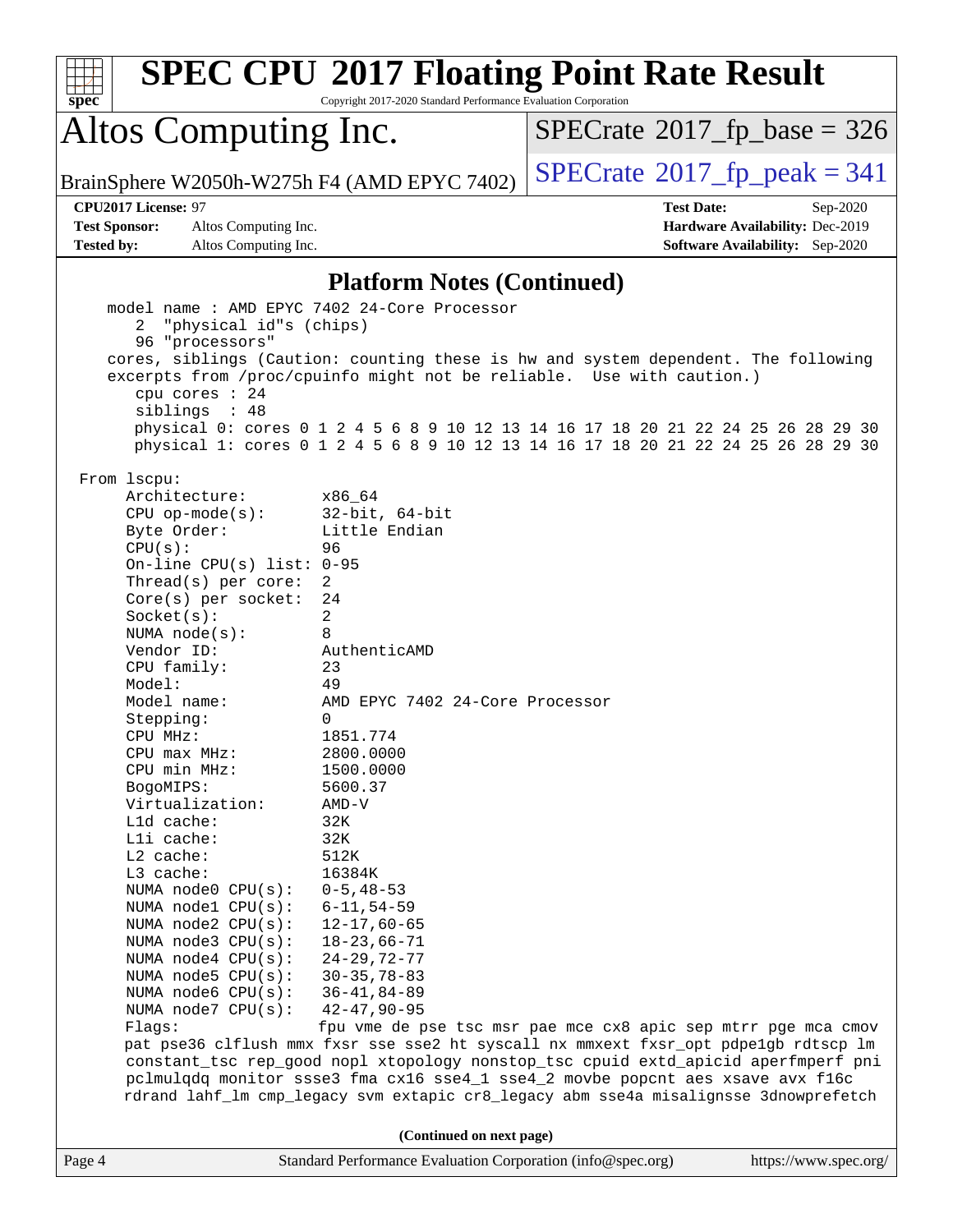| <b>SPEC CPU®2017 Floating Point Rate Result</b><br>Copyright 2017-2020 Standard Performance Evaluation Corporation<br>spec <sup>®</sup>                                                                                                                                                                                                                                                                                                                                                                                                                  |                                                                                                            |
|----------------------------------------------------------------------------------------------------------------------------------------------------------------------------------------------------------------------------------------------------------------------------------------------------------------------------------------------------------------------------------------------------------------------------------------------------------------------------------------------------------------------------------------------------------|------------------------------------------------------------------------------------------------------------|
| Altos Computing Inc.                                                                                                                                                                                                                                                                                                                                                                                                                                                                                                                                     | $SPECTate$ <sup>®</sup> 2017_fp_base = 326                                                                 |
| BrainSphere W2050h-W275h F4 (AMD EPYC 7402)                                                                                                                                                                                                                                                                                                                                                                                                                                                                                                              | $SPECTate@2017fr peak = 341$                                                                               |
| CPU2017 License: 97<br><b>Test Sponsor:</b><br>Altos Computing Inc.<br><b>Tested by:</b><br>Altos Computing Inc.                                                                                                                                                                                                                                                                                                                                                                                                                                         | <b>Test Date:</b><br>Sep-2020<br>Hardware Availability: Dec-2019<br><b>Software Availability:</b> Sep-2020 |
| <b>Platform Notes (Continued)</b>                                                                                                                                                                                                                                                                                                                                                                                                                                                                                                                        |                                                                                                            |
| osvw ibs skinit wdt tce topoext perfctr_core perfctr_nb bpext perfctr_llc mwaitx cpb<br>cat_13 cdp_13 hw_pstate sme ssbd ibrs ibpb stibp vmmcall fsgsbase bmil avx2 smep<br>bmi2 cqm rdt_a rdseed adx smap clflushopt clwb sha_ni xsaveopt xsavec xgetbv1 xsaves<br>cqm_llc cqm_occup_llc cqm_mbm_total cqm_mbm_local clzero irperf xsaveerptr arat npt<br>lbrv svm_lock nrip_save tsc_scale vmcb_clean flushbyasid decodeassists pausefilter<br>pfthreshold avic v_vmsave_vmload vgif umip rdpid overflow_recov succor smca<br>/proc/cpuinfo cache data |                                                                                                            |
| cache size : 512 KB<br>From numactl --hardware WARNING: a numactl 'node' might or might not correspond to a<br>physical chip.<br>$available: 8 nodes (0-7)$<br>node 0 cpus: 0 1 2 3 4 5 48 49 50 51 52 53<br>node 0 size: 64387 MB<br>node 0 free: 63977 MB<br>node 1 cpus: 6 7 8 9 10 11 54 55 56 57 58 59<br>node 1 size: 64505 MB                                                                                                                                                                                                                     |                                                                                                            |
| node 1 free: 64114 MB<br>node 2 cpus: 12 13 14 15 16 17 60 61 62 63 64 65<br>node 2 size: 64505 MB<br>node 2 free: 64125 MB<br>node 3 cpus: 18 19 20 21 22 23 66 67 68 69 70 71<br>node 3 size: 64472 MB<br>node 3 free: 63981 MB                                                                                                                                                                                                                                                                                                                        |                                                                                                            |
| node 4 cpus: 24 25 26 27 28 29 72 73 74 75 76 77<br>node 4 size: 64505 MB<br>node 4 free: 64210 MB<br>node 5 cpus: 30 31 32 33 34 35 78 79 80 81 82 83<br>node 5 size: 64505 MB<br>node 5 free: 64214 MB<br>node 6 cpus: 36 37 38 39 40 41 84 85 86 87 88 89<br>node 6 size: 64505 MB<br>node 6 free: 64213 MB                                                                                                                                                                                                                                           |                                                                                                            |
| node 7 cpus: 42 43 44 45 46 47 90 91 92 93 94 95<br>node 7 size: 64503 MB<br>node 7 free: 64208 MB<br>node distances:                                                                                                                                                                                                                                                                                                                                                                                                                                    |                                                                                                            |
| node<br>0<br>$\mathbf 1$<br>7<br>2<br>3<br>4<br>5<br>6<br>12<br>12<br>32<br>32<br>32<br>0:<br>10<br>12<br>32<br>1:<br>12<br>12<br>12<br>32<br>32<br>32<br>32<br>10<br>12<br>12<br>$10$<br>12<br>32<br>32<br>32<br>32<br>2:<br>3:<br>32<br>12<br>12<br>12<br>10<br>32<br>32<br>32<br>4:<br>32<br>32<br>32<br>32<br>12<br>12<br>12<br>10<br>5:<br>32<br>32<br>32<br>32<br>12<br>10<br>12<br>12<br>6:<br>32<br>32<br>32<br>32<br>12<br>12<br>12<br>10<br>32<br>12<br>7:<br>32<br>32<br>32<br>12<br>12<br>10                                                 |                                                                                                            |
| (Continued on next page)<br>Standard Performance Evaluation Corporation (info@spec.org)<br>Page 5                                                                                                                                                                                                                                                                                                                                                                                                                                                        | https://www.spec.org/                                                                                      |
|                                                                                                                                                                                                                                                                                                                                                                                                                                                                                                                                                          |                                                                                                            |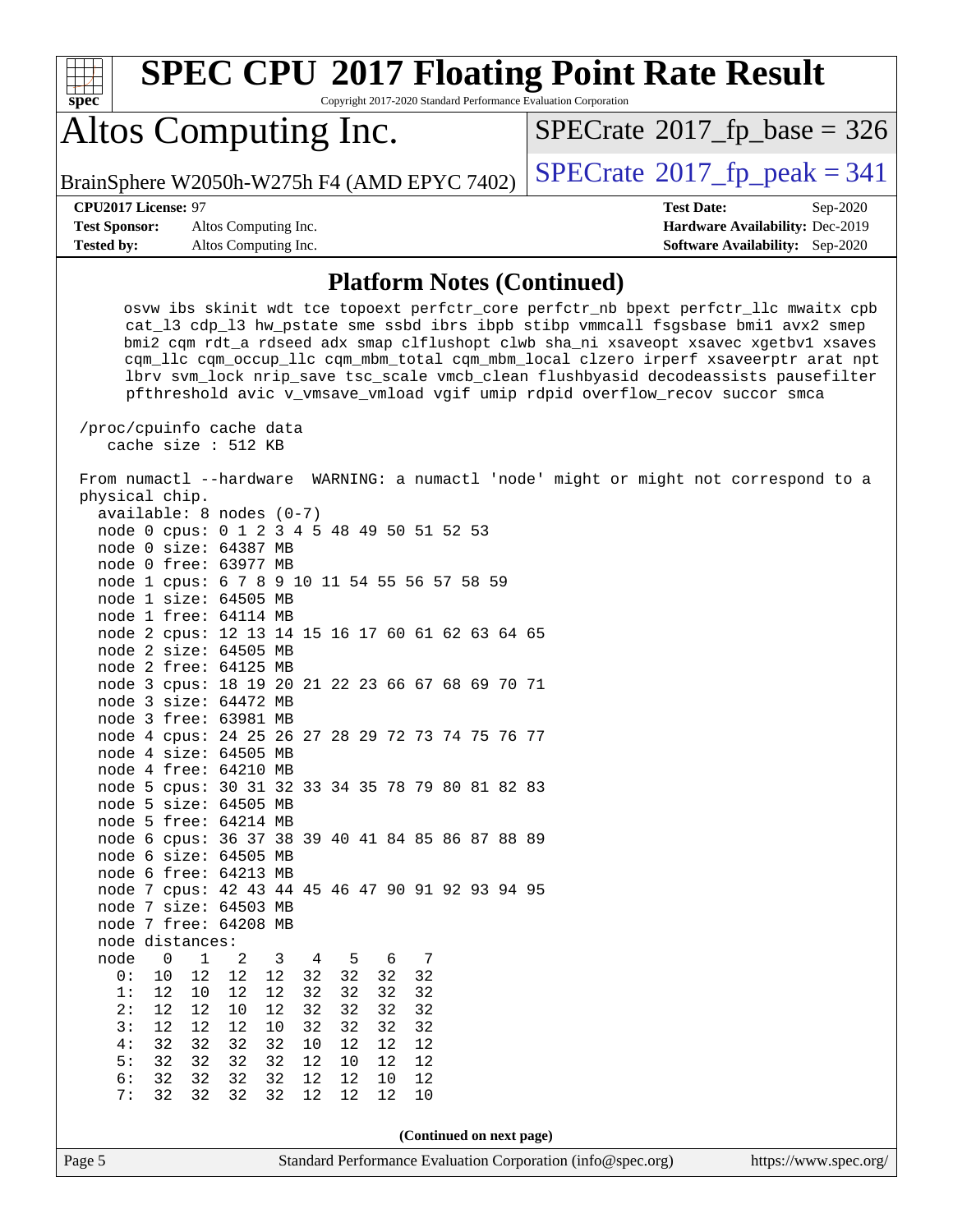| <b>SPEC CPU®2017 Floating Point Rate Result</b><br>Copyright 2017-2020 Standard Performance Evaluation Corporation<br>spec <sup>®</sup>                                                                                                                                                                            |                                                                                                                                                                   |
|--------------------------------------------------------------------------------------------------------------------------------------------------------------------------------------------------------------------------------------------------------------------------------------------------------------------|-------------------------------------------------------------------------------------------------------------------------------------------------------------------|
| Altos Computing Inc.                                                                                                                                                                                                                                                                                               | $SPECrate^{\circ}2017$ fp base = 326                                                                                                                              |
| BrainSphere W2050h-W275h F4 (AMD EPYC 7402)                                                                                                                                                                                                                                                                        | $SPECrate^{\circ}2017$ fp peak = 341                                                                                                                              |
| CPU2017 License: 97<br><b>Test Sponsor:</b><br>Altos Computing Inc.<br><b>Tested by:</b><br>Altos Computing Inc.                                                                                                                                                                                                   | <b>Test Date:</b><br>Sep-2020<br>Hardware Availability: Dec-2019<br><b>Software Availability:</b> Sep-2020                                                        |
| <b>Platform Notes (Continued)</b>                                                                                                                                                                                                                                                                                  |                                                                                                                                                                   |
| From /proc/meminfo<br>MemTotal:<br>528272868 kB<br>HugePages_Total:<br>0<br>Hugepagesize:<br>2048 kB<br>/usr/bin/lsb_release -d<br>Ubuntu 18.04.2 LTS                                                                                                                                                              |                                                                                                                                                                   |
| From /etc/*release* /etc/*version*<br>debian_version: buster/sid<br>os-release:<br>NAME="Ubuntu"<br>VERSION="18.04.2 LTS (Bionic Beaver)"<br>ID=ubuntu<br>ID LIKE=debian<br>PRETTY_NAME="Ubuntu 18.04.2 LTS"<br>VERSION_ID="18.04"<br>HOME_URL="https://www.ubuntu.com/"<br>SUPPORT_URL="https://help.ubuntu.com/" |                                                                                                                                                                   |
| uname $-a$ :<br>Linux r365f4 4.15.0-117-generic #118-Ubuntu SMP Fri Sep 4 20:02:41 UTC 2020 x86_64<br>x86_64 x86_64 GNU/Linux                                                                                                                                                                                      |                                                                                                                                                                   |
| Kernel self-reported vulnerability status:                                                                                                                                                                                                                                                                         |                                                                                                                                                                   |
| itlb_multihit:<br>$CVE-2018-3620$ (L1 Terminal Fault):<br>Microarchitectural Data Sampling:<br>CVE-2017-5754 (Meltdown):<br>CVE-2018-3639 (Speculative Store Bypass): Mitigation: Speculative Store Bypass disabled                                                                                                | Not affected<br>Not affected<br>Not affected<br>Not affected<br>via prctl and seccomp                                                                             |
| CVE-2017-5753 (Spectre variant 1):<br>CVE-2017-5715 (Spectre variant 2):                                                                                                                                                                                                                                           | Mitigation: usercopy/swapgs barriers and __user<br>pointer sanitization<br>Mitigation: Full AMD retpoline, IBPB:<br>conditional, IBRS_FW, STIBP: conditional, RSB |
| filling<br>srbds:<br>tsx_async_abort:                                                                                                                                                                                                                                                                              | Not affected<br>Not affected                                                                                                                                      |
| run-level 5 Sep 14 06:57                                                                                                                                                                                                                                                                                           |                                                                                                                                                                   |
| SPEC is set to: /home/cpu2017<br>Filesystem<br>Type Size Used Avail Use% Mounted on<br>/dev/sda2<br>ext4 1.5T 336G 1.1T 25% /                                                                                                                                                                                      |                                                                                                                                                                   |
| (Continued on next page)                                                                                                                                                                                                                                                                                           |                                                                                                                                                                   |

Page 6 Standard Performance Evaluation Corporation [\(info@spec.org\)](mailto:info@spec.org) <https://www.spec.org/>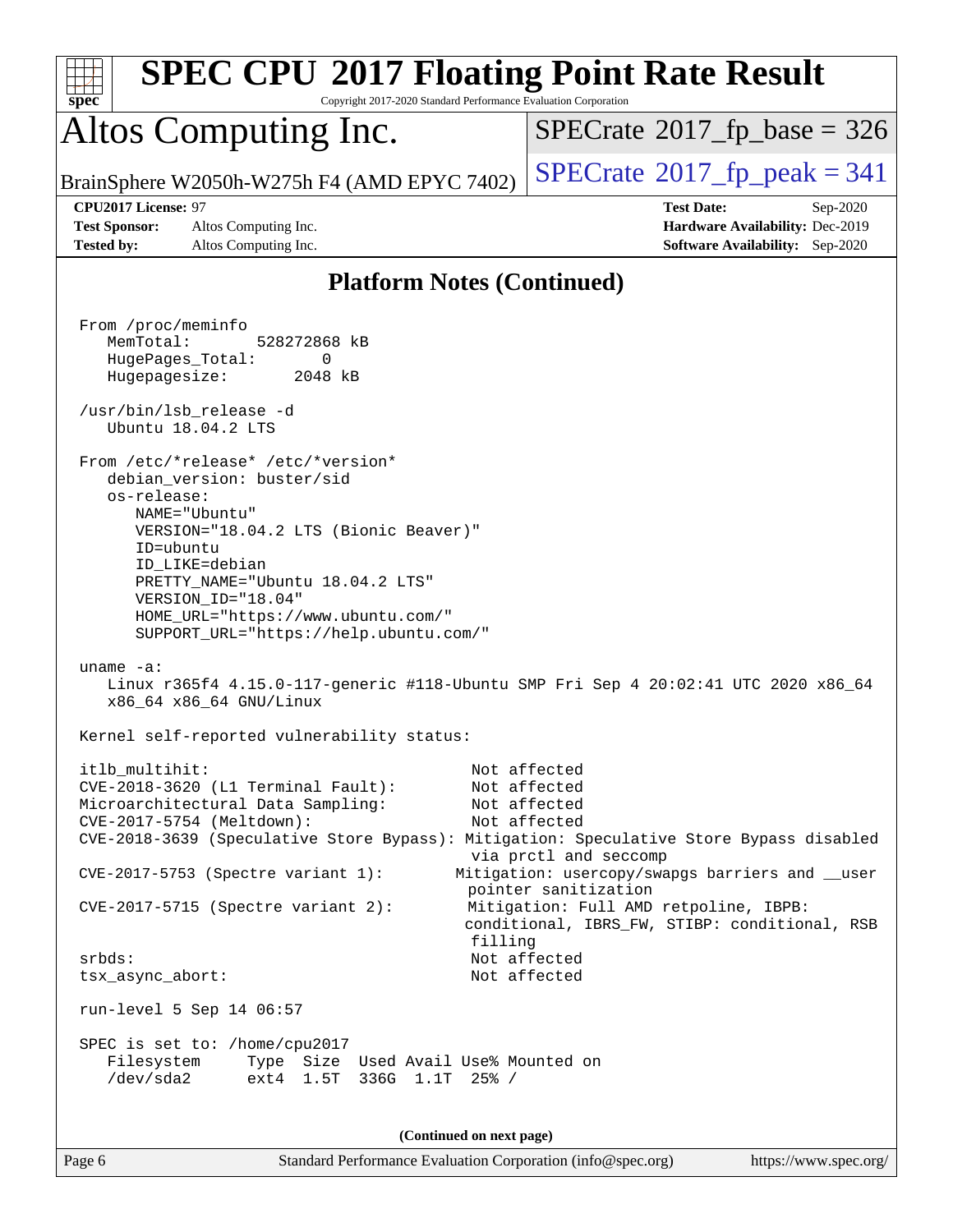| SI<br>pe<br>Ľ<br>۹ |  |  |  |  |  |
|--------------------|--|--|--|--|--|

Copyright 2017-2020 Standard Performance Evaluation Corporation

# Altos Computing Inc.

 $SPECTate$ <sup>®</sup>[2017\\_fp\\_base =](http://www.spec.org/auto/cpu2017/Docs/result-fields.html#SPECrate2017fpbase) 326

BrainSphere W2050h-W275h F4 (AMD EPYC 7402)  $\vert$  [SPECrate](http://www.spec.org/auto/cpu2017/Docs/result-fields.html#SPECrate2017fppeak)®[2017\\_fp\\_peak = 3](http://www.spec.org/auto/cpu2017/Docs/result-fields.html#SPECrate2017fppeak)41

**[Test Sponsor:](http://www.spec.org/auto/cpu2017/Docs/result-fields.html#TestSponsor)** Altos Computing Inc. **[Hardware Availability:](http://www.spec.org/auto/cpu2017/Docs/result-fields.html#HardwareAvailability)** Dec-2019 **[Tested by:](http://www.spec.org/auto/cpu2017/Docs/result-fields.html#Testedby)** Altos Computing Inc. **[Software Availability:](http://www.spec.org/auto/cpu2017/Docs/result-fields.html#SoftwareAvailability)** Sep-2020

**[CPU2017 License:](http://www.spec.org/auto/cpu2017/Docs/result-fields.html#CPU2017License)** 97 **[Test Date:](http://www.spec.org/auto/cpu2017/Docs/result-fields.html#TestDate)** Sep-2020

#### **[Platform Notes \(Continued\)](http://www.spec.org/auto/cpu2017/Docs/result-fields.html#PlatformNotes)**

 From /sys/devices/virtual/dmi/id BIOS: GIGABYTE R11 10/25/2019 Vendor: Acer Product: Altos R365 F4 Product Family: Server Serial: DJ7002921A0002

 Additional information from dmidecode follows. WARNING: Use caution when you interpret this section. The 'dmidecode' program reads system data which is "intended to allow hardware to be accurately determined", but the intent may not be met, as there are frequent changes to hardware, firmware, and the "DMTF SMBIOS" standard. Memory:

 16x Samsung M393A4K40DB3-CWE 32 GB 2 rank 3200 16x Unknown Unknown

(End of data from sysinfo program)

#### **[Compiler Version Notes](http://www.spec.org/auto/cpu2017/Docs/result-fields.html#CompilerVersionNotes)**

| C                   | 519.1bm r(base, peak) 538.imagick r(base, peak)<br>544.nab_r(base, peak)                                                                                                                                                                      |                       |
|---------------------|-----------------------------------------------------------------------------------------------------------------------------------------------------------------------------------------------------------------------------------------------|-----------------------|
| Thread model: posix | AOCC.LLVM.2.0.0.B191.2019_07_19 clang version 8.0.0 (CLANG: Jenkins<br>AOCC_2_0_0-Build#191) (based on LLVM AOCC.LLVM.2.0.0.B191.2019_07_19)<br>Target: x86_64-unknown-linux-gnu<br>InstalledDir: /sppo/dev/compilers/aocc-compiler-2.0.0/bin |                       |
| $C++$               | 508.namd_r(base, peak) 510.parest_r(base, peak)                                                                                                                                                                                               |                       |
| Thread model: posix | AOCC.LLVM.2.0.0.B191.2019_07_19 clang version 8.0.0 (CLANG: Jenkins<br>AOCC_2_0_0-Build#191) (based on LLVM AOCC.LLVM.2.0.0.B191.2019_07_19)<br>Target: x86 64-unknown-linux-gnu<br>InstalledDir: /sppo/dev/compilers/aocc-compiler-2.0.0/bin |                       |
| $C++$ , $C$         | 511.povray_r(base, peak) 526.blender_r(base, peak)                                                                                                                                                                                            |                       |
|                     | AOCC.LLVM.2.0.0.B191.2019_07_19 clang version 8.0.0 (CLANG: Jenkins<br>AOCC_2_0_0-Build#191) (based on LLVM AOCC.LLVM.2.0.0.B191.2019_07_19)<br>Target: x86 64-unknown-linux-gnu                                                              |                       |
| Page 7              | (Continued on next page)                                                                                                                                                                                                                      |                       |
|                     | Standard Performance Evaluation Corporation (info@spec.org)                                                                                                                                                                                   | https://www.spec.org/ |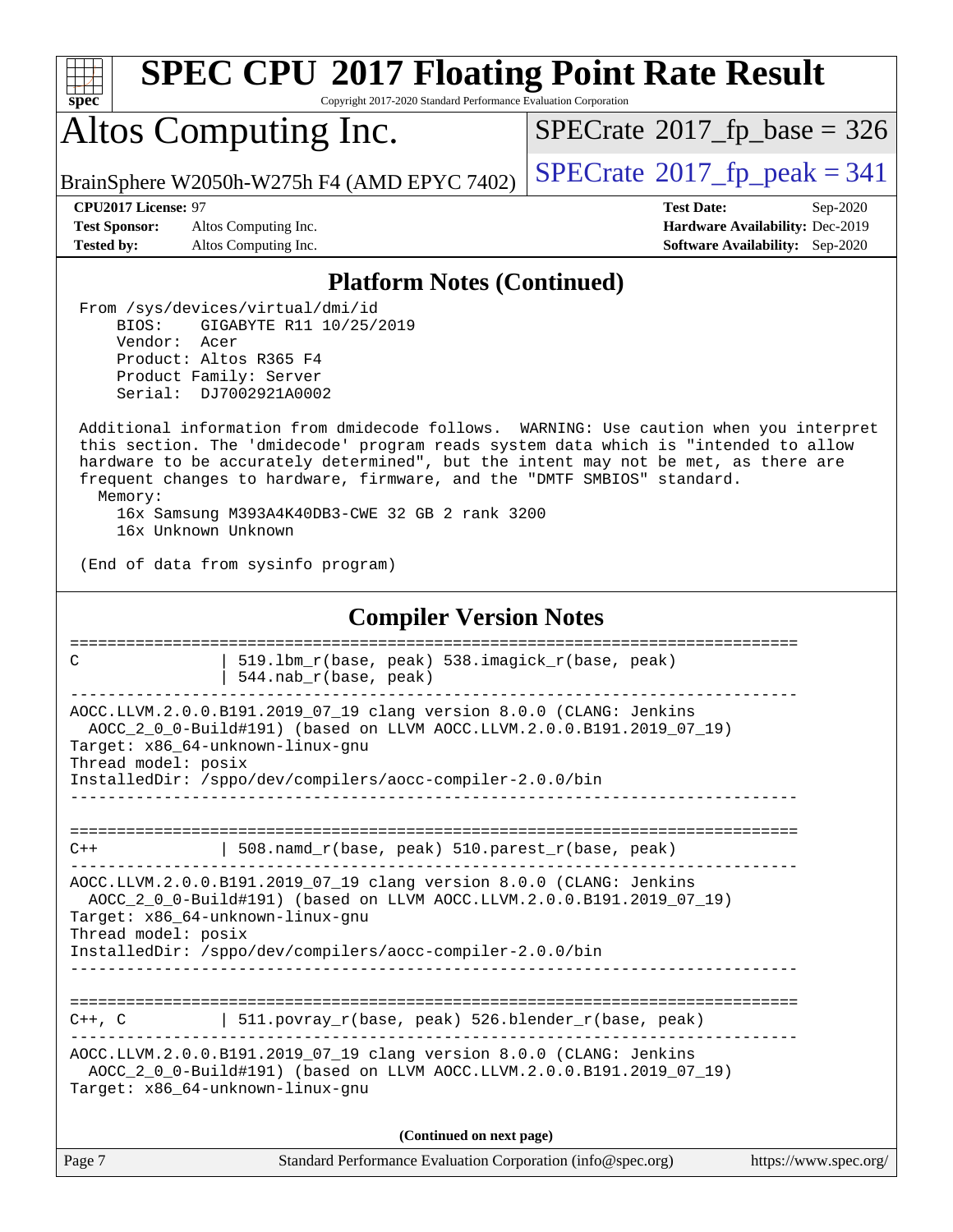

Copyright 2017-2020 Standard Performance Evaluation Corporation

## Altos Computing Inc.

 $SPECTate$ <sup>®</sup>[2017\\_fp\\_base =](http://www.spec.org/auto/cpu2017/Docs/result-fields.html#SPECrate2017fpbase) 326

BrainSphere W2050h-W275h F4 (AMD EPYC 7402)  $\left|$  [SPECrate](http://www.spec.org/auto/cpu2017/Docs/result-fields.html#SPECrate2017fppeak)®[2017\\_fp\\_peak = 3](http://www.spec.org/auto/cpu2017/Docs/result-fields.html#SPECrate2017fppeak)41

**[Test Sponsor:](http://www.spec.org/auto/cpu2017/Docs/result-fields.html#TestSponsor)** Altos Computing Inc. **[Hardware Availability:](http://www.spec.org/auto/cpu2017/Docs/result-fields.html#HardwareAvailability)** Dec-2019 **[Tested by:](http://www.spec.org/auto/cpu2017/Docs/result-fields.html#Testedby)** Altos Computing Inc. **[Software Availability:](http://www.spec.org/auto/cpu2017/Docs/result-fields.html#SoftwareAvailability)** Sep-2020

**[CPU2017 License:](http://www.spec.org/auto/cpu2017/Docs/result-fields.html#CPU2017License)** 97 **[Test Date:](http://www.spec.org/auto/cpu2017/Docs/result-fields.html#TestDate)** Sep-2020

### **[Compiler Version Notes \(Continued\)](http://www.spec.org/auto/cpu2017/Docs/result-fields.html#CompilerVersionNotes)**

| (Continued on next page)<br>Page 8<br>Standard Performance Evaluation Corporation (info@spec.org)                                                                                                                                                                                                                                                                                                                                                                                                                                                                                                                                                                                                                                                                                                                                                                        | https://www.spec.org/ |
|--------------------------------------------------------------------------------------------------------------------------------------------------------------------------------------------------------------------------------------------------------------------------------------------------------------------------------------------------------------------------------------------------------------------------------------------------------------------------------------------------------------------------------------------------------------------------------------------------------------------------------------------------------------------------------------------------------------------------------------------------------------------------------------------------------------------------------------------------------------------------|-----------------------|
|                                                                                                                                                                                                                                                                                                                                                                                                                                                                                                                                                                                                                                                                                                                                                                                                                                                                          |                       |
| AOCC.LLVM.2.0.0.B191.2019_07_19 clang version 8.0.0 (CLANG: Jenkins<br>AOCC_2_0_0-Build#191) (based on LLVM AOCC.LLVM.2.0.0.B191.2019_07_19)<br>Target: x86_64-unknown-linux-gnu<br>Thread model: posix                                                                                                                                                                                                                                                                                                                                                                                                                                                                                                                                                                                                                                                                  |                       |
| $521.wrf_r(base, peak) 527.cam4_r(base, peak)$<br>Fortran, C                                                                                                                                                                                                                                                                                                                                                                                                                                                                                                                                                                                                                                                                                                                                                                                                             |                       |
| AOCC.LLVM.2.0.0.B191.2019_07_19 clang version 8.0.0 (CLANG: Jenkins<br>AOCC_2_0_0-Build#191) (based on LLVM AOCC.LLVM.2.0.0.B191.2019_07_19)<br>Target: x86_64-unknown-linux-gnu<br>Thread model: posix<br>InstalledDir: /sppo/dev/compilers/aocc-compiler-2.0.0/bin                                                                                                                                                                                                                                                                                                                                                                                                                                                                                                                                                                                                     |                       |
| 503.bwaves_r(base, peak) 549.fotonik3d_r(base, peak)<br>Fortran<br>554.roms_r(base, peak)                                                                                                                                                                                                                                                                                                                                                                                                                                                                                                                                                                                                                                                                                                                                                                                |                       |
| $C++$ , C, Fortran   507.cactuBSSN_r(base, peak)<br>AOCC.LLVM.2.0.0.B191.2019_07_19 clang version 8.0.0 (CLANG: Jenkins<br>AOCC_2_0_0-Build#191) (based on LLVM AOCC.LLVM.2.0.0.B191.2019_07_19)<br>Target: x86_64-unknown-linux-gnu<br>Thread model: posix<br>InstalledDir: /sppo/dev/compilers/aocc-compiler-2.0.0/bin<br>AOCC.LLVM.2.0.0.B191.2019_07_19 clang version 8.0.0 (CLANG: Jenkins<br>AOCC_2_0_0-Build#191) (based on LLVM AOCC.LLVM.2.0.0.B191.2019_07_19)<br>Target: x86_64-unknown-linux-gnu<br>Thread model: posix<br>InstalledDir: /sppo/dev/compilers/aocc-compiler-2.0.0/bin<br>AOCC.LLVM.2.0.0.B191.2019_07_19 clang version 8.0.0 (CLANG: Jenkins<br>AOCC_2_0_0-Build#191) (based on LLVM AOCC.LLVM.2.0.0.B191.2019_07_19)<br>Target: x86_64-unknown-linux-gnu<br>Thread model: posix<br>InstalledDir: /sppo/dev/compilers/aocc-compiler-2.0.0/bin |                       |
|                                                                                                                                                                                                                                                                                                                                                                                                                                                                                                                                                                                                                                                                                                                                                                                                                                                                          |                       |
| Thread model: posix<br>InstalledDir: /sppo/dev/compilers/aocc-compiler-2.0.0/bin<br>AOCC.LLVM.2.0.0.B191.2019 07 19 clang version 8.0.0 (CLANG: Jenkins<br>AOCC_2_0_0-Build#191) (based on LLVM AOCC.LLVM.2.0.0.B191.2019_07_19)<br>Target: x86_64-unknown-linux-gnu<br>Thread model: posix<br>InstalledDir: /sppo/dev/compilers/aocc-compiler-2.0.0/bin                                                                                                                                                                                                                                                                                                                                                                                                                                                                                                                 |                       |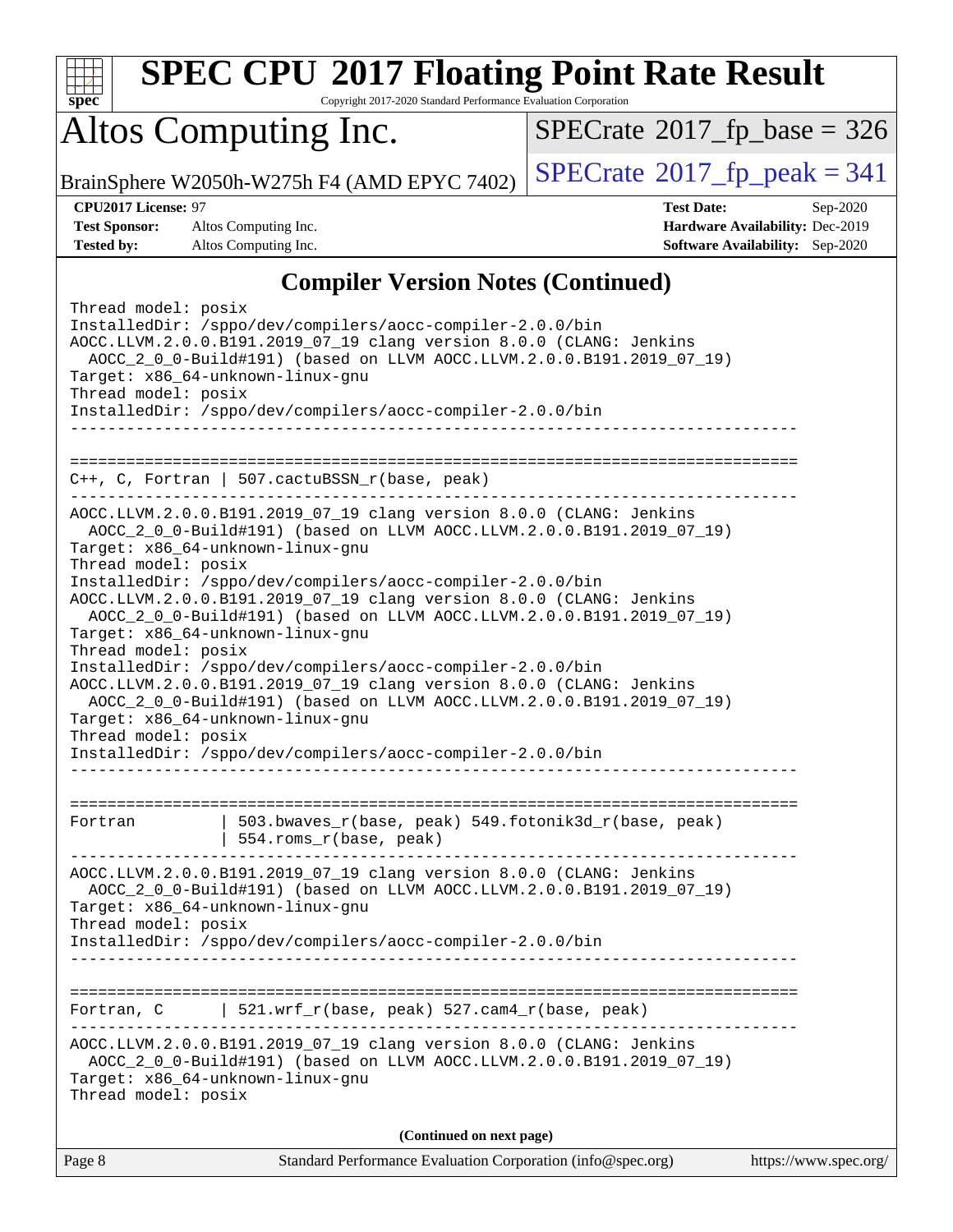

Copyright 2017-2020 Standard Performance Evaluation Corporation

## Altos Computing Inc.

 $SPECTate$ <sup>®</sup>[2017\\_fp\\_base =](http://www.spec.org/auto/cpu2017/Docs/result-fields.html#SPECrate2017fpbase) 326

BrainSphere W2050h-W275h F4 (AMD EPYC 7402)  $\vert$  [SPECrate](http://www.spec.org/auto/cpu2017/Docs/result-fields.html#SPECrate2017fppeak)®[2017\\_fp\\_peak = 3](http://www.spec.org/auto/cpu2017/Docs/result-fields.html#SPECrate2017fppeak)41

**[Test Sponsor:](http://www.spec.org/auto/cpu2017/Docs/result-fields.html#TestSponsor)** Altos Computing Inc. **[Hardware Availability:](http://www.spec.org/auto/cpu2017/Docs/result-fields.html#HardwareAvailability)** Dec-2019 **[Tested by:](http://www.spec.org/auto/cpu2017/Docs/result-fields.html#Testedby)** Altos Computing Inc. **[Software Availability:](http://www.spec.org/auto/cpu2017/Docs/result-fields.html#SoftwareAvailability)** Sep-2020

**[CPU2017 License:](http://www.spec.org/auto/cpu2017/Docs/result-fields.html#CPU2017License)** 97 **[Test Date:](http://www.spec.org/auto/cpu2017/Docs/result-fields.html#TestDate)** Sep-2020

#### **[Compiler Version Notes \(Continued\)](http://www.spec.org/auto/cpu2017/Docs/result-fields.html#CompilerVersionNotes)**

InstalledDir: /sppo/dev/compilers/aocc-compiler-2.0.0/bin AOCC.LLVM.2.0.0.B191.2019\_07\_19 clang version 8.0.0 (CLANG: Jenkins AOCC\_2\_0\_0-Build#191) (based on LLVM AOCC.LLVM.2.0.0.B191.2019\_07\_19) Target: x86\_64-unknown-linux-gnu Thread model: posix InstalledDir: /sppo/dev/compilers/aocc-compiler-2.0.0/bin ------------------------------------------------------------------------------

### **[Base Compiler Invocation](http://www.spec.org/auto/cpu2017/Docs/result-fields.html#BaseCompilerInvocation)**

[C benchmarks](http://www.spec.org/auto/cpu2017/Docs/result-fields.html#Cbenchmarks): [clang](http://www.spec.org/cpu2017/results/res2020q4/cpu2017-20200918-24010.flags.html#user_CCbase_clang-c)

[C++ benchmarks:](http://www.spec.org/auto/cpu2017/Docs/result-fields.html#CXXbenchmarks) [clang++](http://www.spec.org/cpu2017/results/res2020q4/cpu2017-20200918-24010.flags.html#user_CXXbase_clang-cpp)

[Fortran benchmarks](http://www.spec.org/auto/cpu2017/Docs/result-fields.html#Fortranbenchmarks): [flang](http://www.spec.org/cpu2017/results/res2020q4/cpu2017-20200918-24010.flags.html#user_FCbase_flang)

[Benchmarks using both Fortran and C](http://www.spec.org/auto/cpu2017/Docs/result-fields.html#BenchmarksusingbothFortranandC): [flang](http://www.spec.org/cpu2017/results/res2020q4/cpu2017-20200918-24010.flags.html#user_CC_FCbase_flang) [clang](http://www.spec.org/cpu2017/results/res2020q4/cpu2017-20200918-24010.flags.html#user_CC_FCbase_clang-c)

[Benchmarks using both C and C++](http://www.spec.org/auto/cpu2017/Docs/result-fields.html#BenchmarksusingbothCandCXX): [clang++](http://www.spec.org/cpu2017/results/res2020q4/cpu2017-20200918-24010.flags.html#user_CC_CXXbase_clang-cpp) [clang](http://www.spec.org/cpu2017/results/res2020q4/cpu2017-20200918-24010.flags.html#user_CC_CXXbase_clang-c)

[Benchmarks using Fortran, C, and C++:](http://www.spec.org/auto/cpu2017/Docs/result-fields.html#BenchmarksusingFortranCandCXX) [clang++](http://www.spec.org/cpu2017/results/res2020q4/cpu2017-20200918-24010.flags.html#user_CC_CXX_FCbase_clang-cpp) [clang](http://www.spec.org/cpu2017/results/res2020q4/cpu2017-20200918-24010.flags.html#user_CC_CXX_FCbase_clang-c) [flang](http://www.spec.org/cpu2017/results/res2020q4/cpu2017-20200918-24010.flags.html#user_CC_CXX_FCbase_flang)

### **[Base Portability Flags](http://www.spec.org/auto/cpu2017/Docs/result-fields.html#BasePortabilityFlags)**

 503.bwaves\_r: [-DSPEC\\_LP64](http://www.spec.org/cpu2017/results/res2020q4/cpu2017-20200918-24010.flags.html#suite_baseEXTRA_PORTABILITY503_bwaves_r_DSPEC_LP64) 507.cactuBSSN\_r: [-DSPEC\\_LP64](http://www.spec.org/cpu2017/results/res2020q4/cpu2017-20200918-24010.flags.html#suite_baseEXTRA_PORTABILITY507_cactuBSSN_r_DSPEC_LP64) 508.namd\_r: [-DSPEC\\_LP64](http://www.spec.org/cpu2017/results/res2020q4/cpu2017-20200918-24010.flags.html#suite_baseEXTRA_PORTABILITY508_namd_r_DSPEC_LP64) 510.parest\_r: [-DSPEC\\_LP64](http://www.spec.org/cpu2017/results/res2020q4/cpu2017-20200918-24010.flags.html#suite_baseEXTRA_PORTABILITY510_parest_r_DSPEC_LP64) 511.povray\_r: [-DSPEC\\_LP64](http://www.spec.org/cpu2017/results/res2020q4/cpu2017-20200918-24010.flags.html#suite_baseEXTRA_PORTABILITY511_povray_r_DSPEC_LP64) 519.lbm\_r: [-DSPEC\\_LP64](http://www.spec.org/cpu2017/results/res2020q4/cpu2017-20200918-24010.flags.html#suite_baseEXTRA_PORTABILITY519_lbm_r_DSPEC_LP64) 521.wrf\_r: [-DSPEC\\_CASE\\_FLAG](http://www.spec.org/cpu2017/results/res2020q4/cpu2017-20200918-24010.flags.html#b521.wrf_r_baseCPORTABILITY_DSPEC_CASE_FLAG) [-Mbyteswapio](http://www.spec.org/cpu2017/results/res2020q4/cpu2017-20200918-24010.flags.html#user_baseFPORTABILITY521_wrf_r_F-mbyteswapio_543c39ce38db59bcbc3b888917ef58c313007ae1c27520b689e012995ae261114051d1d5efcb4182d175ce22a6a15532d3a9999882dd2c360e6d853f41da6883) [-DSPEC\\_LP64](http://www.spec.org/cpu2017/results/res2020q4/cpu2017-20200918-24010.flags.html#suite_baseEXTRA_PORTABILITY521_wrf_r_DSPEC_LP64) 526.blender\_r: [-funsigned-char](http://www.spec.org/cpu2017/results/res2020q4/cpu2017-20200918-24010.flags.html#user_baseCPORTABILITY526_blender_r_aocc-unsigned-char) [-D\\_\\_BOOL\\_DEFINED](http://www.spec.org/cpu2017/results/res2020q4/cpu2017-20200918-24010.flags.html#b526.blender_r_baseCXXPORTABILITY_D__BOOL_DEFINED) [-DSPEC\\_LP64](http://www.spec.org/cpu2017/results/res2020q4/cpu2017-20200918-24010.flags.html#suite_baseEXTRA_PORTABILITY526_blender_r_DSPEC_LP64) 527.cam4\_r: [-DSPEC\\_CASE\\_FLAG](http://www.spec.org/cpu2017/results/res2020q4/cpu2017-20200918-24010.flags.html#b527.cam4_r_basePORTABILITY_DSPEC_CASE_FLAG) [-DSPEC\\_LP64](http://www.spec.org/cpu2017/results/res2020q4/cpu2017-20200918-24010.flags.html#suite_baseEXTRA_PORTABILITY527_cam4_r_DSPEC_LP64) 538.imagick\_r: [-DSPEC\\_LP64](http://www.spec.org/cpu2017/results/res2020q4/cpu2017-20200918-24010.flags.html#suite_baseEXTRA_PORTABILITY538_imagick_r_DSPEC_LP64) 544.nab\_r: [-DSPEC\\_LP64](http://www.spec.org/cpu2017/results/res2020q4/cpu2017-20200918-24010.flags.html#suite_baseEXTRA_PORTABILITY544_nab_r_DSPEC_LP64) 549.fotonik3d\_r: [-DSPEC\\_LP64](http://www.spec.org/cpu2017/results/res2020q4/cpu2017-20200918-24010.flags.html#suite_baseEXTRA_PORTABILITY549_fotonik3d_r_DSPEC_LP64) 554.roms\_r: [-DSPEC\\_LP64](http://www.spec.org/cpu2017/results/res2020q4/cpu2017-20200918-24010.flags.html#suite_baseEXTRA_PORTABILITY554_roms_r_DSPEC_LP64)

Page 9 Standard Performance Evaluation Corporation [\(info@spec.org\)](mailto:info@spec.org) <https://www.spec.org/>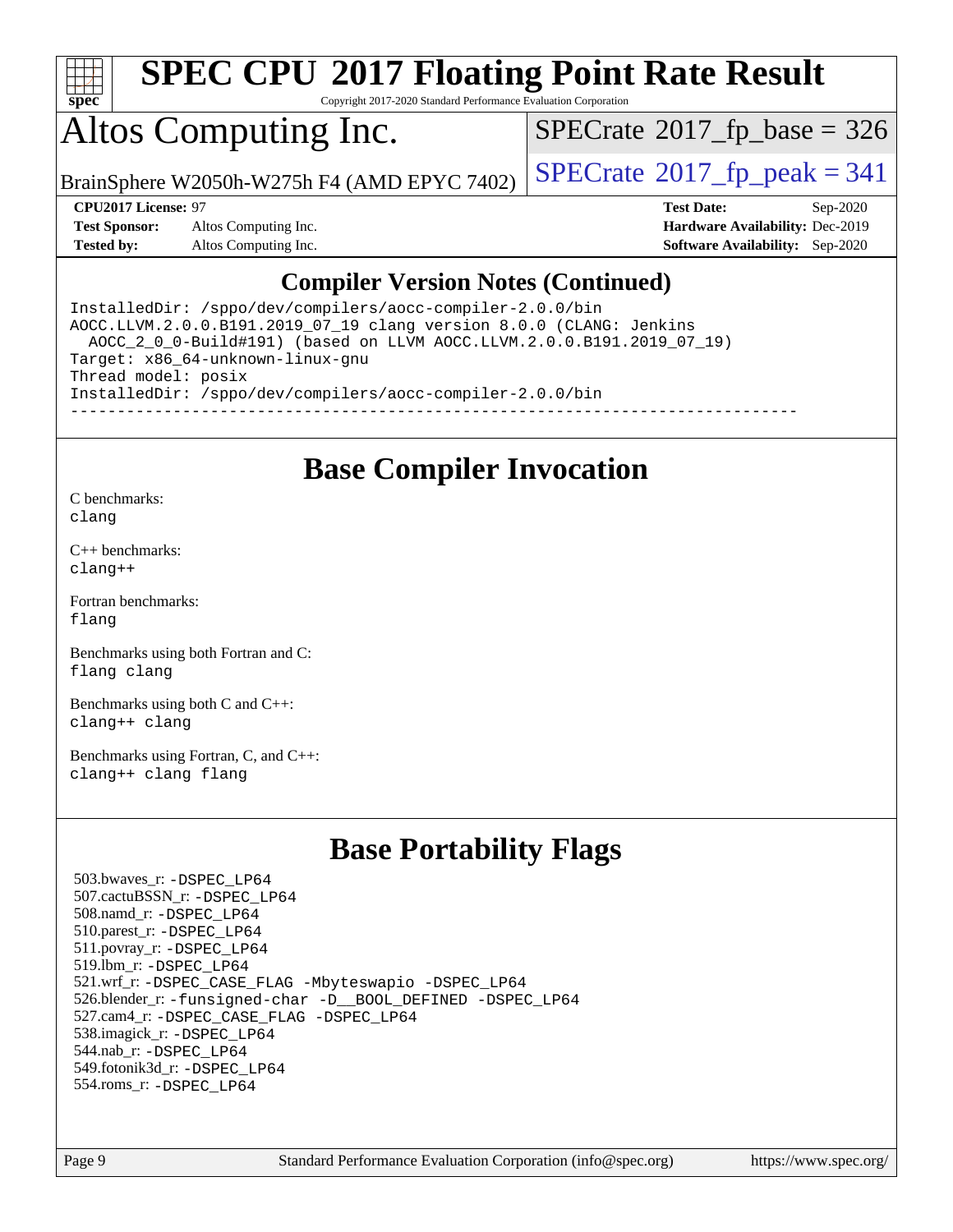| <b>SPEC CPU®2017 Floating Point Rate Result</b><br>spec <sup>®</sup><br>Copyright 2017-2020 Standard Performance Evaluation Corporation                                                                                                                                                                                                                                                                                                                                                                                                                                                                                                         |                                                                                                            |  |  |
|-------------------------------------------------------------------------------------------------------------------------------------------------------------------------------------------------------------------------------------------------------------------------------------------------------------------------------------------------------------------------------------------------------------------------------------------------------------------------------------------------------------------------------------------------------------------------------------------------------------------------------------------------|------------------------------------------------------------------------------------------------------------|--|--|
| Altos Computing Inc.                                                                                                                                                                                                                                                                                                                                                                                                                                                                                                                                                                                                                            | $SPECrate^{\circ}2017$ [p base = 326                                                                       |  |  |
| BrainSphere W2050h-W275h F4 (AMD EPYC 7402)                                                                                                                                                                                                                                                                                                                                                                                                                                                                                                                                                                                                     | $SPECTate@2017fr peak = 341$                                                                               |  |  |
| CPU2017 License: 97<br><b>Test Sponsor:</b><br>Altos Computing Inc.<br><b>Tested by:</b><br>Altos Computing Inc.                                                                                                                                                                                                                                                                                                                                                                                                                                                                                                                                | <b>Test Date:</b><br>Sep-2020<br>Hardware Availability: Dec-2019<br><b>Software Availability:</b> Sep-2020 |  |  |
| <b>Base Optimization Flags</b>                                                                                                                                                                                                                                                                                                                                                                                                                                                                                                                                                                                                                  |                                                                                                            |  |  |
| C benchmarks:<br>-flto -Wl,-mllvm -Wl,-function-specialize<br>-Wl,-mllvm -Wl,-region-vectorize -Wl,-mllvm -Wl,-vector-library=LIBMVEC<br>-Wl,-mllvm -Wl,-reduce-array-computations=3 -03 -ffast-math<br>-march=znver2 -fstruct-layout=3 -mllvm -unroll-threshold=50<br>-fremap-arrays -mllvm -function-specialize -mllvm -enable-gvn-hoist<br>-mllvm -reduce-array-computations=3 -mllvm -global-vectorize-slp<br>-mllvm -vector-library=LIBMVEC -mllvm -inline-threshold=1000<br>-flv-function-specialization -z muldefs -lmvec -lamdlibm -ljemalloc<br>-lflang                                                                                |                                                                                                            |  |  |
| C++ benchmarks:<br>-std=c++98 -flto -Wl,-mllvm -Wl,-function-specialize<br>-Wl,-mllvm -Wl,-region-vectorize -Wl,-mllvm -Wl,-vector-library=LIBMVEC<br>-Wl,-mllvm -Wl,-reduce-array-computations=3<br>-Wl,-mllvm -Wl,-suppress-fmas -O3 -ffast-math -march=znver2<br>-mllvm -loop-unswitch-threshold=200000 -mllvm -vector-library=LIBMVEC<br>-mllvm -unroll-threshold=100 -flv-function-specialization<br>-mllvm -enable-partial-unswitch -z muldefs -lmvec -lamdlibm<br>-ljemalloc -lflang                                                                                                                                                     |                                                                                                            |  |  |
| Fortran benchmarks:<br>-flto -Wl,-mllvm -Wl,-function-specialize<br>-Wl,-mllvm -Wl,-region-vectorize -Wl,-mllvm -Wl,-vector-library=LIBMVEC<br>-Wl,-mllvm -Wl,-reduce-array-computations=3 -03 -march=znver2<br>-funroll-loops -Mrecursive -mllvm -vector-library=LIBMVEC -z muldefs<br>-Kieee -fno-finite-math-only -lmvec -lamdlibm -ljemalloc -lflang                                                                                                                                                                                                                                                                                        |                                                                                                            |  |  |
| Benchmarks using both Fortran and C:<br>-flto -Wl,-mllvm -Wl,-function-specialize<br>-Wl,-mllvm -Wl,-region-vectorize -Wl,-mllvm -Wl,-vector-library=LIBMVEC<br>-Wl,-mllvm -Wl,-reduce-array-computations=3 -03 -ffast-math<br>-march=znver2 -fstruct-layout=3 -mllvm -unroll-threshold=50<br>-fremap-arrays -mllvm -function-specialize -mllvm -enable-gvn-hoist<br>-mllvm -reduce-array-computations=3 -mllvm -global-vectorize-slp<br>-mllvm -vector-library=LIBMVEC -mllvm -inline-threshold=1000<br>-flv-function-specialization -funroll-loops -Mrecursive -z muldefs<br>-Kieee -fno-finite-math-only -lmvec -lamdlibm -ljemalloc -lflang |                                                                                                            |  |  |
| Benchmarks using both $C$ and $C_{++}$ :<br>-std=c++98 -flto -Wl,-mllvm -Wl,-function-specialize<br>-Wl,-mllvm -Wl,-region-vectorize -Wl,-mllvm -Wl,-vector-library=LIBMVEC<br>-Wl,-mllvm -Wl,-reduce-array-computations=3<br>-Wl,-mllvm -Wl,-suppress-fmas -O3 -ffast-math -march=znver2<br>-fstruct-layout=3 -mllvm -unroll-threshold=50 -fremap-arrays<br>-mllvm -function-specialize -mllvm -enable-gvn-hoist                                                                                                                                                                                                                               |                                                                                                            |  |  |
| (Continued on next page)                                                                                                                                                                                                                                                                                                                                                                                                                                                                                                                                                                                                                        |                                                                                                            |  |  |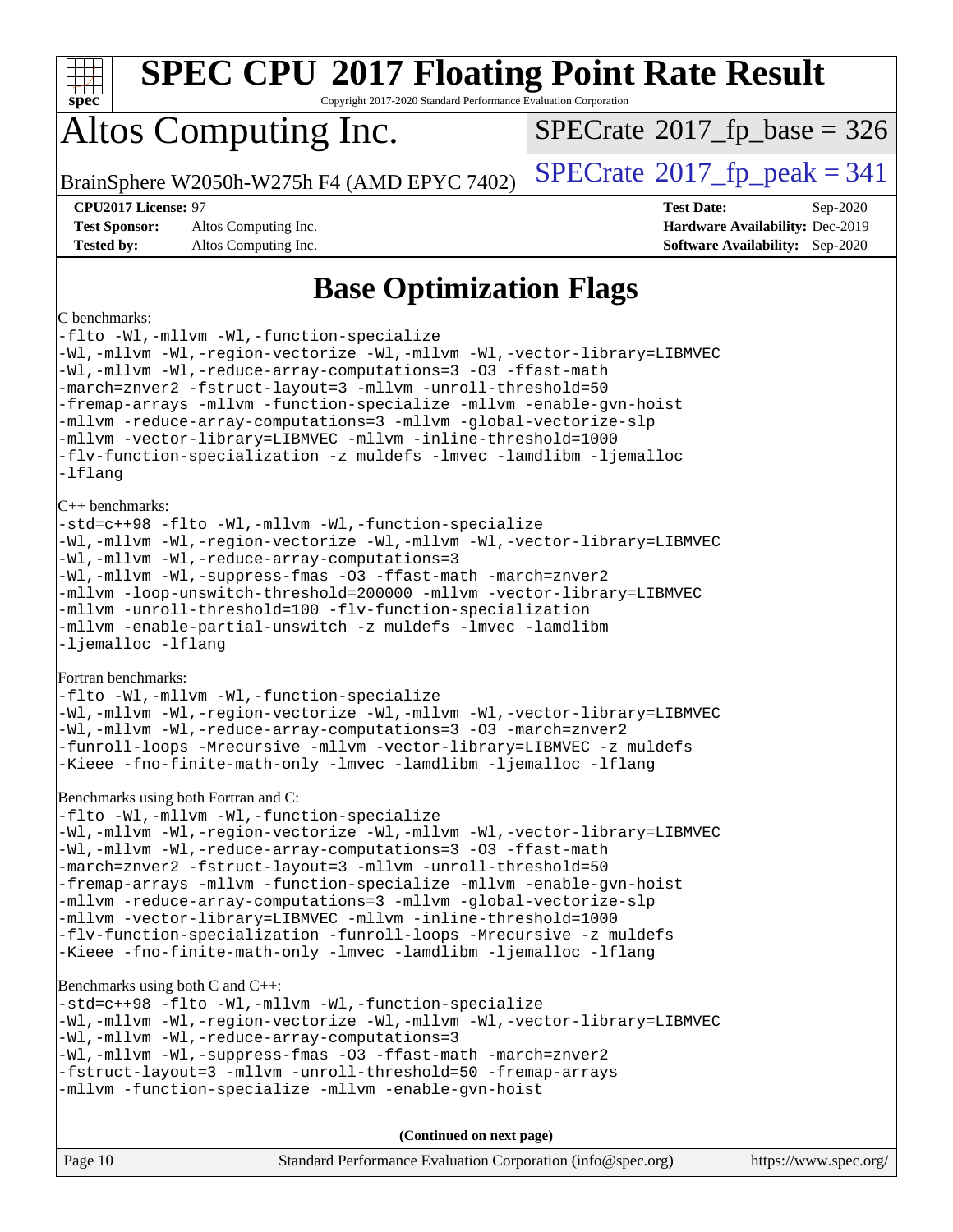

Copyright 2017-2020 Standard Performance Evaluation Corporation

## Altos Computing Inc.

 $SPECTate$ <sup>®</sup>[2017\\_fp\\_base =](http://www.spec.org/auto/cpu2017/Docs/result-fields.html#SPECrate2017fpbase) 326

BrainSphere W2050h-W275h F4 (AMD EPYC 7402)  $\vert$  [SPECrate](http://www.spec.org/auto/cpu2017/Docs/result-fields.html#SPECrate2017fppeak)®[2017\\_fp\\_peak = 3](http://www.spec.org/auto/cpu2017/Docs/result-fields.html#SPECrate2017fppeak)41

**[Test Sponsor:](http://www.spec.org/auto/cpu2017/Docs/result-fields.html#TestSponsor)** Altos Computing Inc. **[Hardware Availability:](http://www.spec.org/auto/cpu2017/Docs/result-fields.html#HardwareAvailability)** Dec-2019 **[Tested by:](http://www.spec.org/auto/cpu2017/Docs/result-fields.html#Testedby)** Altos Computing Inc. **[Software Availability:](http://www.spec.org/auto/cpu2017/Docs/result-fields.html#SoftwareAvailability)** Sep-2020

**[CPU2017 License:](http://www.spec.org/auto/cpu2017/Docs/result-fields.html#CPU2017License)** 97 **[Test Date:](http://www.spec.org/auto/cpu2017/Docs/result-fields.html#TestDate)** Sep-2020

## **[Base Optimization Flags \(Continued\)](http://www.spec.org/auto/cpu2017/Docs/result-fields.html#BaseOptimizationFlags)**

[Benchmarks using both C and C++](http://www.spec.org/auto/cpu2017/Docs/result-fields.html#BenchmarksusingbothCandCXX) (continued):

[-mllvm -reduce-array-computations=3](http://www.spec.org/cpu2017/results/res2020q4/cpu2017-20200918-24010.flags.html#user_CC_CXXbase_F-reduce-array-computations_aceadb8604558b566e0e3a0d7a3c1533923dd1fa0889614e16288028922629a28d5695c24d3b3be4306b1e311c54317dfffe3a2e57fbcaabc737a1798de39145) [-mllvm -global-vectorize-slp](http://www.spec.org/cpu2017/results/res2020q4/cpu2017-20200918-24010.flags.html#user_CC_CXXbase_F-global-vectorize-slp_a3935e8627af4ced727033b1ffd4db27f4d541a363d28d82bf4c2925fb3a0fd4115d6e42d13a2829f9e024d6608eb67a85cb49770f2da5c5ac8dbc737afad603) [-mllvm -vector-library=LIBMVEC](http://www.spec.org/cpu2017/results/res2020q4/cpu2017-20200918-24010.flags.html#user_CC_CXXbase_F-use-vector-library_e584e20b4f7ec96aa109254b65d8e01d864f3d68580371b9d93ed7c338191d4cfce20c3c864632264effc6bbe4c7c38153d02096a342ee92501c4a53204a7871) [-mllvm -inline-threshold=1000](http://www.spec.org/cpu2017/results/res2020q4/cpu2017-20200918-24010.flags.html#user_CC_CXXbase_dragonegg-llvm-inline-threshold_b7832241b0a6397e4ecdbaf0eb7defdc10f885c2a282fa3240fdc99844d543fda39cf8a4a9dccf68cf19b5438ac3b455264f478df15da0f4988afa40d8243bab) [-flv-function-specialization](http://www.spec.org/cpu2017/results/res2020q4/cpu2017-20200918-24010.flags.html#user_CC_CXXbase_F-flv-function-specialization) [-mllvm -loop-unswitch-threshold=200000](http://www.spec.org/cpu2017/results/res2020q4/cpu2017-20200918-24010.flags.html#user_CC_CXXbase_F-loop-unswitch-threshold_f9a82ae3270e55b5fbf79d0d96ee93606b73edbbe527d20b18b7bff1a3a146ad50cfc7454c5297978340ae9213029016a7d16221274d672d3f7f42ed25274e1d) [-mllvm -unroll-threshold=100](http://www.spec.org/cpu2017/results/res2020q4/cpu2017-20200918-24010.flags.html#user_CC_CXXbase_F-unroll-threshold_2755d0c78138845d361fa1543e3a063fffa198df9b3edf0cfb856bbc88a81e1769b12ac7a550c5d35197be55360db1a3f95a8d1304df999456cabf5120c45168) [-mllvm -enable-partial-unswitch](http://www.spec.org/cpu2017/results/res2020q4/cpu2017-20200918-24010.flags.html#user_CC_CXXbase_F-enable-partial-unswitch_6e1c33f981d77963b1eaf834973128a7f33ce3f8e27f54689656697a35e89dcc875281e0e6283d043e32f367dcb605ba0e307a92e830f7e326789fa6c61b35d3) [-z muldefs](http://www.spec.org/cpu2017/results/res2020q4/cpu2017-20200918-24010.flags.html#user_CC_CXXbase_aocc-muldefs) [-lmvec](http://www.spec.org/cpu2017/results/res2020q4/cpu2017-20200918-24010.flags.html#user_CC_CXXbase_F-lmvec) [-lamdlibm](http://www.spec.org/cpu2017/results/res2020q4/cpu2017-20200918-24010.flags.html#user_CC_CXXbase_F-lamdlibm) [-ljemalloc](http://www.spec.org/cpu2017/results/res2020q4/cpu2017-20200918-24010.flags.html#user_CC_CXXbase_jemalloc-lib) [-lflang](http://www.spec.org/cpu2017/results/res2020q4/cpu2017-20200918-24010.flags.html#user_CC_CXXbase_F-lflang)

[Benchmarks using Fortran, C, and C++:](http://www.spec.org/auto/cpu2017/Docs/result-fields.html#BenchmarksusingFortranCandCXX)

[-std=c++98](http://www.spec.org/cpu2017/results/res2020q4/cpu2017-20200918-24010.flags.html#user_CC_CXX_FCbase_std-cpp) [-flto](http://www.spec.org/cpu2017/results/res2020q4/cpu2017-20200918-24010.flags.html#user_CC_CXX_FCbase_aocc-flto) [-Wl,-mllvm -Wl,-function-specialize](http://www.spec.org/cpu2017/results/res2020q4/cpu2017-20200918-24010.flags.html#user_CC_CXX_FCbase_F-function-specialize_7e7e661e57922243ee67c9a1251cb8910e607325179a0ce7f2884e09a6f5d4a5ef0ae4f37e8a2a11c95fc48e931f06dc2b6016f14b511fcb441e048bef1b065a) [-Wl,-mllvm -Wl,-region-vectorize](http://www.spec.org/cpu2017/results/res2020q4/cpu2017-20200918-24010.flags.html#user_CC_CXX_FCbase_F-region-vectorize_fb6c6b5aa293c88efc6c7c2b52b20755e943585b1fe8658c35afef78727fff56e1a56891413c30e36b8e2a6f9a71126986319243e80eb6110b78b288f533c52b) [-Wl,-mllvm -Wl,-vector-library=LIBMVEC](http://www.spec.org/cpu2017/results/res2020q4/cpu2017-20200918-24010.flags.html#user_CC_CXX_FCbase_F-use-vector-library_0a14b27fae317f283640384a31f7bfcc2bd4c1d0b5cfc618a3a430800c9b20217b00f61303eff223a3251b4f06ffbc9739dc5296db9d1fbb9ad24a3939d86d66) [-Wl,-mllvm -Wl,-reduce-array-computations=3](http://www.spec.org/cpu2017/results/res2020q4/cpu2017-20200918-24010.flags.html#user_CC_CXX_FCbase_F-reduce-array-computations_b882aefe7a5dda4e33149f6299762b9a720dace3e498e13756f4c04e5a19edf5315c1f3993de2e61ec41e8c206231f84e05da7040e1bb5d69ba27d10a12507e4) [-Wl,-mllvm -Wl,-suppress-fmas](http://www.spec.org/cpu2017/results/res2020q4/cpu2017-20200918-24010.flags.html#user_CC_CXX_FCbase_F-suppress-fmas_f00f00630e4a059e8af9c161e9bbf420bcf19890a7f99d5933525e66aa4b0bb3ab2339d2b12d97d3a5f5d271e839fe9c109938e91fe06230fb53651590cfa1e8) [-O3](http://www.spec.org/cpu2017/results/res2020q4/cpu2017-20200918-24010.flags.html#user_CC_CXX_FCbase_F-O3) [-ffast-math](http://www.spec.org/cpu2017/results/res2020q4/cpu2017-20200918-24010.flags.html#user_CC_CXX_FCbase_aocc-ffast-math) [-march=znver2](http://www.spec.org/cpu2017/results/res2020q4/cpu2017-20200918-24010.flags.html#user_CC_CXX_FCbase_aocc-march_3e2e19cff2eeef60c5d90b059483627c9ea47eca6d66670dbd53f9185f6439e27eb5e104cf773e9e8ab18c8842ce63e461a3e948d0214bd567ef3ade411bf467) [-fstruct-layout=3](http://www.spec.org/cpu2017/results/res2020q4/cpu2017-20200918-24010.flags.html#user_CC_CXX_FCbase_F-struct-layout) [-mllvm -unroll-threshold=50](http://www.spec.org/cpu2017/results/res2020q4/cpu2017-20200918-24010.flags.html#user_CC_CXX_FCbase_F-unroll-threshold_458874500b2c105d6d5cb4d7a611c40e2b16e9e3d26b355fea72d644c3673b4de4b3932662f0ed3dbec75c491a13da2d2ca81180bd779dc531083ef1e1e549dc) [-fremap-arrays](http://www.spec.org/cpu2017/results/res2020q4/cpu2017-20200918-24010.flags.html#user_CC_CXX_FCbase_F-fremap-arrays) [-mllvm -function-specialize](http://www.spec.org/cpu2017/results/res2020q4/cpu2017-20200918-24010.flags.html#user_CC_CXX_FCbase_F-function-specialize_233b3bdba86027f1b094368157e481c5bc59f40286dc25bfadc1858dcd5745c24fd30d5f188710db7fea399bcc9f44a80b3ce3aacc70a8870250c3ae5e1f35b8) [-mllvm -enable-gvn-hoist](http://www.spec.org/cpu2017/results/res2020q4/cpu2017-20200918-24010.flags.html#user_CC_CXX_FCbase_F-enable-gvn-hoist_e5856354646dd6ca1333a0ad99b817e4cf8932b91b82809fd8fd47ceff7b22a89eba5c98fd3e3fa5200368fd772cec3dd56abc3c8f7b655a71b9f9848dddedd5) [-mllvm -reduce-array-computations=3](http://www.spec.org/cpu2017/results/res2020q4/cpu2017-20200918-24010.flags.html#user_CC_CXX_FCbase_F-reduce-array-computations_aceadb8604558b566e0e3a0d7a3c1533923dd1fa0889614e16288028922629a28d5695c24d3b3be4306b1e311c54317dfffe3a2e57fbcaabc737a1798de39145) [-mllvm -global-vectorize-slp](http://www.spec.org/cpu2017/results/res2020q4/cpu2017-20200918-24010.flags.html#user_CC_CXX_FCbase_F-global-vectorize-slp_a3935e8627af4ced727033b1ffd4db27f4d541a363d28d82bf4c2925fb3a0fd4115d6e42d13a2829f9e024d6608eb67a85cb49770f2da5c5ac8dbc737afad603) [-mllvm -vector-library=LIBMVEC](http://www.spec.org/cpu2017/results/res2020q4/cpu2017-20200918-24010.flags.html#user_CC_CXX_FCbase_F-use-vector-library_e584e20b4f7ec96aa109254b65d8e01d864f3d68580371b9d93ed7c338191d4cfce20c3c864632264effc6bbe4c7c38153d02096a342ee92501c4a53204a7871) [-mllvm -inline-threshold=1000](http://www.spec.org/cpu2017/results/res2020q4/cpu2017-20200918-24010.flags.html#user_CC_CXX_FCbase_dragonegg-llvm-inline-threshold_b7832241b0a6397e4ecdbaf0eb7defdc10f885c2a282fa3240fdc99844d543fda39cf8a4a9dccf68cf19b5438ac3b455264f478df15da0f4988afa40d8243bab) [-flv-function-specialization](http://www.spec.org/cpu2017/results/res2020q4/cpu2017-20200918-24010.flags.html#user_CC_CXX_FCbase_F-flv-function-specialization) [-mllvm -loop-unswitch-threshold=200000](http://www.spec.org/cpu2017/results/res2020q4/cpu2017-20200918-24010.flags.html#user_CC_CXX_FCbase_F-loop-unswitch-threshold_f9a82ae3270e55b5fbf79d0d96ee93606b73edbbe527d20b18b7bff1a3a146ad50cfc7454c5297978340ae9213029016a7d16221274d672d3f7f42ed25274e1d) [-mllvm -unroll-threshold=100](http://www.spec.org/cpu2017/results/res2020q4/cpu2017-20200918-24010.flags.html#user_CC_CXX_FCbase_F-unroll-threshold_2755d0c78138845d361fa1543e3a063fffa198df9b3edf0cfb856bbc88a81e1769b12ac7a550c5d35197be55360db1a3f95a8d1304df999456cabf5120c45168) [-mllvm -enable-partial-unswitch](http://www.spec.org/cpu2017/results/res2020q4/cpu2017-20200918-24010.flags.html#user_CC_CXX_FCbase_F-enable-partial-unswitch_6e1c33f981d77963b1eaf834973128a7f33ce3f8e27f54689656697a35e89dcc875281e0e6283d043e32f367dcb605ba0e307a92e830f7e326789fa6c61b35d3) [-funroll-loops](http://www.spec.org/cpu2017/results/res2020q4/cpu2017-20200918-24010.flags.html#user_CC_CXX_FCbase_aocc-unroll-loops) [-Mrecursive](http://www.spec.org/cpu2017/results/res2020q4/cpu2017-20200918-24010.flags.html#user_CC_CXX_FCbase_F-mrecursive_20a145d63f12d5750a899e17d4450b5b8b40330a9bb4af13688ca650e6fb30857bbbe44fb35cdbb895df6e5b2769de0a0d7659f51ff17acfbef6febafec4023f) [-z muldefs](http://www.spec.org/cpu2017/results/res2020q4/cpu2017-20200918-24010.flags.html#user_CC_CXX_FCbase_aocc-muldefs) [-Kieee](http://www.spec.org/cpu2017/results/res2020q4/cpu2017-20200918-24010.flags.html#user_CC_CXX_FCbase_F-kieee) [-fno-finite-math-only](http://www.spec.org/cpu2017/results/res2020q4/cpu2017-20200918-24010.flags.html#user_CC_CXX_FCbase_aocc-fno-finite-math-only) [-lmvec](http://www.spec.org/cpu2017/results/res2020q4/cpu2017-20200918-24010.flags.html#user_CC_CXX_FCbase_F-lmvec) [-lamdlibm](http://www.spec.org/cpu2017/results/res2020q4/cpu2017-20200918-24010.flags.html#user_CC_CXX_FCbase_F-lamdlibm) [-ljemalloc](http://www.spec.org/cpu2017/results/res2020q4/cpu2017-20200918-24010.flags.html#user_CC_CXX_FCbase_jemalloc-lib) [-lflang](http://www.spec.org/cpu2017/results/res2020q4/cpu2017-20200918-24010.flags.html#user_CC_CXX_FCbase_F-lflang)

### **[Peak Compiler Invocation](http://www.spec.org/auto/cpu2017/Docs/result-fields.html#PeakCompilerInvocation)**

[C benchmarks](http://www.spec.org/auto/cpu2017/Docs/result-fields.html#Cbenchmarks): [clang](http://www.spec.org/cpu2017/results/res2020q4/cpu2017-20200918-24010.flags.html#user_CCpeak_clang-c)

[C++ benchmarks:](http://www.spec.org/auto/cpu2017/Docs/result-fields.html#CXXbenchmarks) [clang++](http://www.spec.org/cpu2017/results/res2020q4/cpu2017-20200918-24010.flags.html#user_CXXpeak_clang-cpp)

[Fortran benchmarks](http://www.spec.org/auto/cpu2017/Docs/result-fields.html#Fortranbenchmarks): [flang](http://www.spec.org/cpu2017/results/res2020q4/cpu2017-20200918-24010.flags.html#user_FCpeak_flang)

[Benchmarks using both Fortran and C](http://www.spec.org/auto/cpu2017/Docs/result-fields.html#BenchmarksusingbothFortranandC): [flang](http://www.spec.org/cpu2017/results/res2020q4/cpu2017-20200918-24010.flags.html#user_CC_FCpeak_flang) [clang](http://www.spec.org/cpu2017/results/res2020q4/cpu2017-20200918-24010.flags.html#user_CC_FCpeak_clang-c)

[Benchmarks using both C and C++](http://www.spec.org/auto/cpu2017/Docs/result-fields.html#BenchmarksusingbothCandCXX): [clang++](http://www.spec.org/cpu2017/results/res2020q4/cpu2017-20200918-24010.flags.html#user_CC_CXXpeak_clang-cpp) [clang](http://www.spec.org/cpu2017/results/res2020q4/cpu2017-20200918-24010.flags.html#user_CC_CXXpeak_clang-c)

[Benchmarks using Fortran, C, and C++:](http://www.spec.org/auto/cpu2017/Docs/result-fields.html#BenchmarksusingFortranCandCXX) [clang++](http://www.spec.org/cpu2017/results/res2020q4/cpu2017-20200918-24010.flags.html#user_CC_CXX_FCpeak_clang-cpp) [clang](http://www.spec.org/cpu2017/results/res2020q4/cpu2017-20200918-24010.flags.html#user_CC_CXX_FCpeak_clang-c) [flang](http://www.spec.org/cpu2017/results/res2020q4/cpu2017-20200918-24010.flags.html#user_CC_CXX_FCpeak_flang)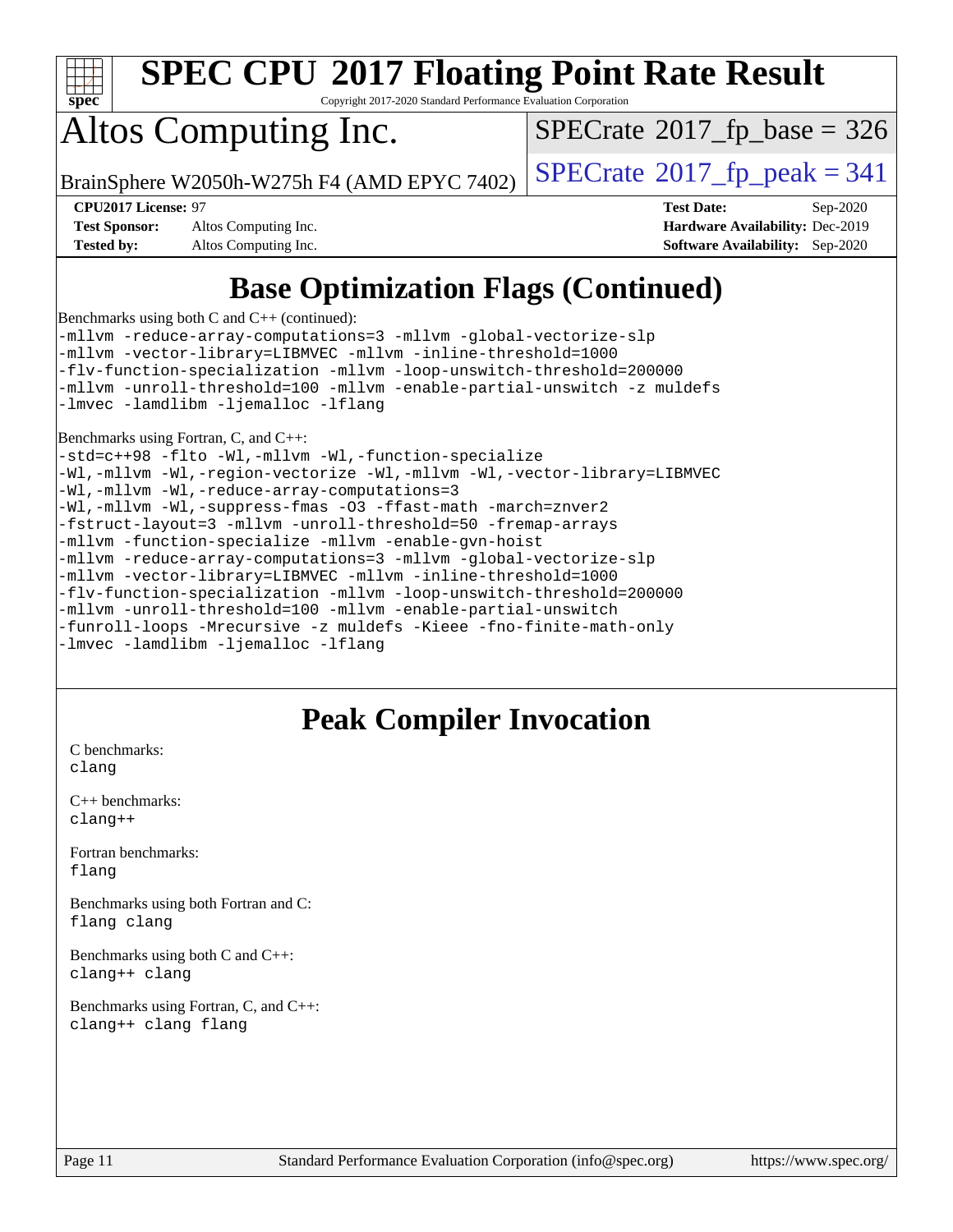

Copyright 2017-2020 Standard Performance Evaluation Corporation

## Altos Computing Inc.

 $SPECTate$ <sup>®</sup>[2017\\_fp\\_base =](http://www.spec.org/auto/cpu2017/Docs/result-fields.html#SPECrate2017fpbase) 326

BrainSphere W2050h-W275h F4 (AMD EPYC 7402)  $\vert$  [SPECrate](http://www.spec.org/auto/cpu2017/Docs/result-fields.html#SPECrate2017fppeak)®[2017\\_fp\\_peak = 3](http://www.spec.org/auto/cpu2017/Docs/result-fields.html#SPECrate2017fppeak)41

**[Test Sponsor:](http://www.spec.org/auto/cpu2017/Docs/result-fields.html#TestSponsor)** Altos Computing Inc. **[Hardware Availability:](http://www.spec.org/auto/cpu2017/Docs/result-fields.html#HardwareAvailability)** Dec-2019

**[CPU2017 License:](http://www.spec.org/auto/cpu2017/Docs/result-fields.html#CPU2017License)** 97 **[Test Date:](http://www.spec.org/auto/cpu2017/Docs/result-fields.html#TestDate)** Sep-2020 **[Tested by:](http://www.spec.org/auto/cpu2017/Docs/result-fields.html#Testedby)** Altos Computing Inc. **[Software Availability:](http://www.spec.org/auto/cpu2017/Docs/result-fields.html#SoftwareAvailability)** Sep-2020

### **[Peak Portability Flags](http://www.spec.org/auto/cpu2017/Docs/result-fields.html#PeakPortabilityFlags)**

Same as Base Portability Flags

### **[Peak Optimization Flags](http://www.spec.org/auto/cpu2017/Docs/result-fields.html#PeakOptimizationFlags)**

[C benchmarks](http://www.spec.org/auto/cpu2017/Docs/result-fields.html#Cbenchmarks):

```
-flto -Wl,-mllvm -Wl,-function-specialize
-Wl,-mllvm -Wl,-region-vectorize -Wl,-mllvm -Wl,-vector-library=LIBMVEC
-Wl,-mllvm -Wl,-reduce-array-computations=3 -Ofast -march=znver2
-mno-sse4a -fstruct-layout=5 -mllvm -vectorize-memory-aggressively
-mllvm -function-specialize -mllvm -enable-gvn-hoist
-mllvm -unroll-threshold=50 -fremap-arrays
-mllvm -vector-library=LIBMVEC -mllvm -reduce-array-computations=3
-mllvm -global-vectorize-slp -mllvm -inline-threshold=1000
-flv-function-specialization -lmvec -lamdlibm -ljemalloc -lflang
```
[C++ benchmarks:](http://www.spec.org/auto/cpu2017/Docs/result-fields.html#CXXbenchmarks)

```
 508.namd_r: -std=c++98 -flto -Wl,-mllvm -Wl,-function-specialize
-Wl,-mllvm -Wl,-region-vectorize
-Wl,-mllvm -Wl,-vector-library=LIBMVEC
-Wl,-mllvm -Wl,-reduce-array-computations=3 -Ofast
-march=znver2 -flv-function-specialization
-mllvm -unroll-threshold=100
-mllvm -enable-partial-unswitch
-mllvm -loop-unswitch-threshold=200000
-mllvm -vector-library=LIBMVEC
-mllvm -inline-threshold=1000 -lmvec -lamdlibm -ljemalloc
-lflang
 510.parest_r: -std=c++98 -flto -Wl,-mllvm -Wl,-function-specialize
-Wl,-mllvm -Wl,-region-vectorize
-Wl,-mllvm -Wl,-vector-library=LIBMVEC
-Wl,-mllvm -Wl,-reduce-array-computations=3
-Wl,-mllvm -Wl,-suppress-fmas -Ofast -march=znver2
-flv-function-specialization -mllvm -unroll-threshold=100
-mllvm -enable-partial-unswitch
-mllvm -loop-unswitch-threshold=200000
-mllvm -vector-library=LIBMVEC
-mllvm -inline-threshold=1000 -lmvec -lamdlibm -ljemalloc
-lflang
```
[Fortran benchmarks](http://www.spec.org/auto/cpu2017/Docs/result-fields.html#Fortranbenchmarks):

**(Continued on next page)**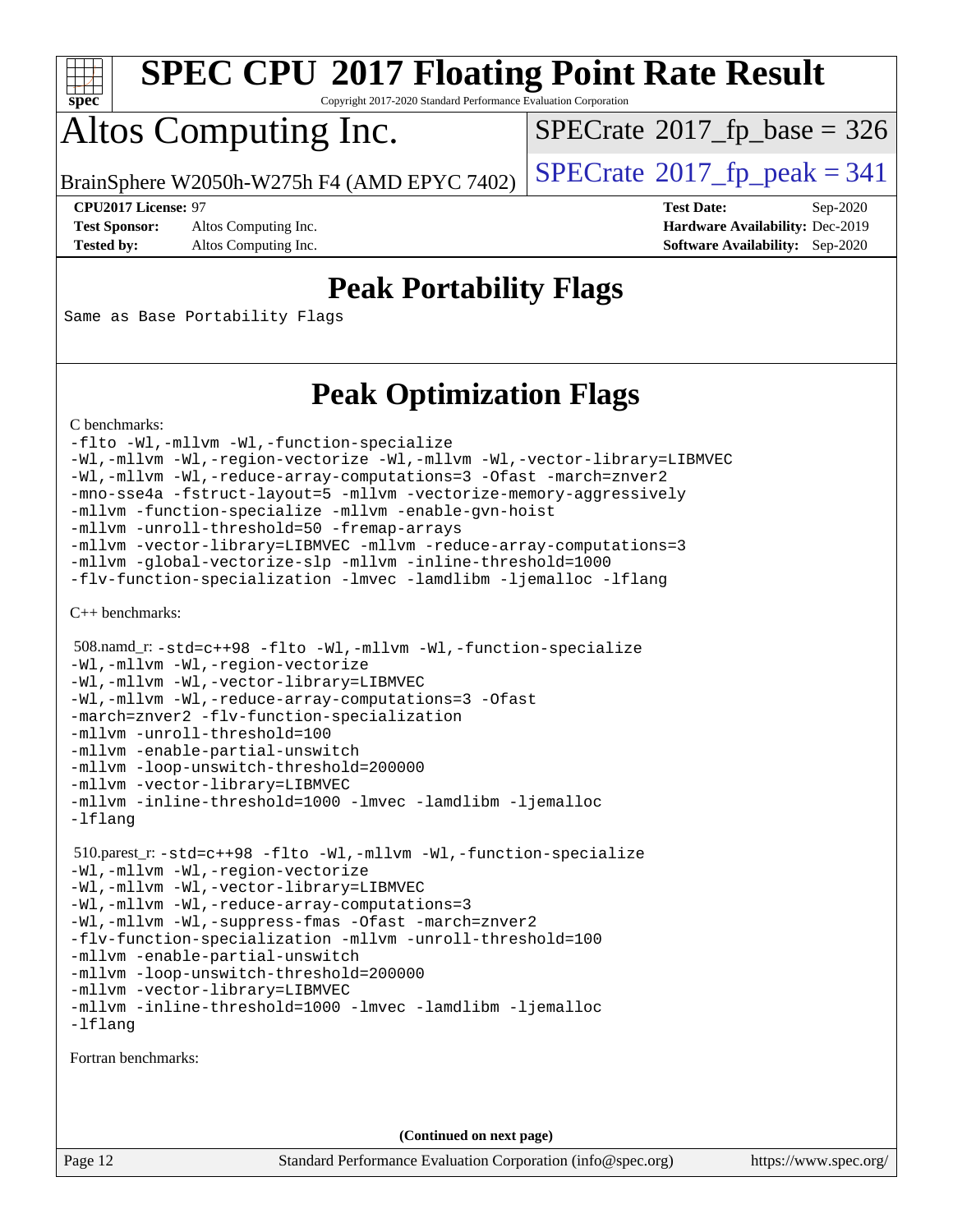

Copyright 2017-2020 Standard Performance Evaluation Corporation

## Altos Computing Inc.

 $SPECTate$ <sup>®</sup>[2017\\_fp\\_base =](http://www.spec.org/auto/cpu2017/Docs/result-fields.html#SPECrate2017fpbase) 326

BrainSphere W2050h-W275h F4 (AMD EPYC 7402)  $\vert$  [SPECrate](http://www.spec.org/auto/cpu2017/Docs/result-fields.html#SPECrate2017fppeak)®[2017\\_fp\\_peak = 3](http://www.spec.org/auto/cpu2017/Docs/result-fields.html#SPECrate2017fppeak)41

**[Test Sponsor:](http://www.spec.org/auto/cpu2017/Docs/result-fields.html#TestSponsor)** Altos Computing Inc. **[Hardware Availability:](http://www.spec.org/auto/cpu2017/Docs/result-fields.html#HardwareAvailability)** Dec-2019 **[Tested by:](http://www.spec.org/auto/cpu2017/Docs/result-fields.html#Testedby)** Altos Computing Inc. **[Software Availability:](http://www.spec.org/auto/cpu2017/Docs/result-fields.html#SoftwareAvailability)** Sep-2020

**[CPU2017 License:](http://www.spec.org/auto/cpu2017/Docs/result-fields.html#CPU2017License)** 97 **[Test Date:](http://www.spec.org/auto/cpu2017/Docs/result-fields.html#TestDate)** Sep-2020

### **[Peak Optimization Flags \(Continued\)](http://www.spec.org/auto/cpu2017/Docs/result-fields.html#PeakOptimizationFlags)**

Page 13 Standard Performance Evaluation Corporation [\(info@spec.org\)](mailto:info@spec.org) <https://www.spec.org/> 503.bwaves\_r: [-flto](http://www.spec.org/cpu2017/results/res2020q4/cpu2017-20200918-24010.flags.html#user_peakFOPTIMIZELDFLAGS503_bwaves_r_aocc-flto) [-Wl,-mllvm -Wl,-function-specialize](http://www.spec.org/cpu2017/results/res2020q4/cpu2017-20200918-24010.flags.html#user_peakLDFLAGS503_bwaves_r_F-function-specialize_7e7e661e57922243ee67c9a1251cb8910e607325179a0ce7f2884e09a6f5d4a5ef0ae4f37e8a2a11c95fc48e931f06dc2b6016f14b511fcb441e048bef1b065a) [-Wl,-mllvm -Wl,-region-vectorize](http://www.spec.org/cpu2017/results/res2020q4/cpu2017-20200918-24010.flags.html#user_peakLDFLAGS503_bwaves_r_F-region-vectorize_fb6c6b5aa293c88efc6c7c2b52b20755e943585b1fe8658c35afef78727fff56e1a56891413c30e36b8e2a6f9a71126986319243e80eb6110b78b288f533c52b) [-Wl,-mllvm -Wl,-vector-library=LIBMVEC](http://www.spec.org/cpu2017/results/res2020q4/cpu2017-20200918-24010.flags.html#user_peakLDFLAGS503_bwaves_r_F-use-vector-library_0a14b27fae317f283640384a31f7bfcc2bd4c1d0b5cfc618a3a430800c9b20217b00f61303eff223a3251b4f06ffbc9739dc5296db9d1fbb9ad24a3939d86d66) [-Wl,-mllvm -Wl,-reduce-array-computations=3](http://www.spec.org/cpu2017/results/res2020q4/cpu2017-20200918-24010.flags.html#user_peakLDFLAGS503_bwaves_r_F-reduce-array-computations_b882aefe7a5dda4e33149f6299762b9a720dace3e498e13756f4c04e5a19edf5315c1f3993de2e61ec41e8c206231f84e05da7040e1bb5d69ba27d10a12507e4) [-O3](http://www.spec.org/cpu2017/results/res2020q4/cpu2017-20200918-24010.flags.html#user_peakFOPTIMIZE503_bwaves_r_F-O3) [-march=znver2](http://www.spec.org/cpu2017/results/res2020q4/cpu2017-20200918-24010.flags.html#user_peakFOPTIMIZE503_bwaves_r_aocc-march_3e2e19cff2eeef60c5d90b059483627c9ea47eca6d66670dbd53f9185f6439e27eb5e104cf773e9e8ab18c8842ce63e461a3e948d0214bd567ef3ade411bf467) [-funroll-loops](http://www.spec.org/cpu2017/results/res2020q4/cpu2017-20200918-24010.flags.html#user_peakFOPTIMIZE503_bwaves_r_aocc-unroll-loops) [-Mrecursive](http://www.spec.org/cpu2017/results/res2020q4/cpu2017-20200918-24010.flags.html#user_peakFOPTIMIZE503_bwaves_r_F-mrecursive_20a145d63f12d5750a899e17d4450b5b8b40330a9bb4af13688ca650e6fb30857bbbe44fb35cdbb895df6e5b2769de0a0d7659f51ff17acfbef6febafec4023f) [-mllvm -vector-library=LIBMVEC](http://www.spec.org/cpu2017/results/res2020q4/cpu2017-20200918-24010.flags.html#user_peakFOPTIMIZE503_bwaves_r_F-use-vector-library_e584e20b4f7ec96aa109254b65d8e01d864f3d68580371b9d93ed7c338191d4cfce20c3c864632264effc6bbe4c7c38153d02096a342ee92501c4a53204a7871) [-Kieee](http://www.spec.org/cpu2017/results/res2020q4/cpu2017-20200918-24010.flags.html#user_peakEXTRA_FFLAGS503_bwaves_r_F-kieee) [-fno-finite-math-only](http://www.spec.org/cpu2017/results/res2020q4/cpu2017-20200918-24010.flags.html#user_peakEXTRA_FFLAGS503_bwaves_r_aocc-fno-finite-math-only) [-lmvec](http://www.spec.org/cpu2017/results/res2020q4/cpu2017-20200918-24010.flags.html#user_peakEXTRA_FLIBSEXTRA_LIBS503_bwaves_r_F-lmvec) [-lamdlibm](http://www.spec.org/cpu2017/results/res2020q4/cpu2017-20200918-24010.flags.html#user_peakEXTRA_FLIBSEXTRA_LIBS503_bwaves_r_F-lamdlibm) [-ljemalloc](http://www.spec.org/cpu2017/results/res2020q4/cpu2017-20200918-24010.flags.html#user_peakEXTRA_LIBS503_bwaves_r_jemalloc-lib) [-lflang](http://www.spec.org/cpu2017/results/res2020q4/cpu2017-20200918-24010.flags.html#user_peakEXTRA_LIBS503_bwaves_r_F-lflang) 549.fotonik3d\_r: Same as 503.bwaves\_r 554.roms\_r: [-flto](http://www.spec.org/cpu2017/results/res2020q4/cpu2017-20200918-24010.flags.html#user_peakFOPTIMIZELDFLAGS554_roms_r_aocc-flto) [-Wl,-mllvm -Wl,-function-specialize](http://www.spec.org/cpu2017/results/res2020q4/cpu2017-20200918-24010.flags.html#user_peakLDFLAGS554_roms_r_F-function-specialize_7e7e661e57922243ee67c9a1251cb8910e607325179a0ce7f2884e09a6f5d4a5ef0ae4f37e8a2a11c95fc48e931f06dc2b6016f14b511fcb441e048bef1b065a) [-Wl,-mllvm -Wl,-region-vectorize](http://www.spec.org/cpu2017/results/res2020q4/cpu2017-20200918-24010.flags.html#user_peakLDFLAGS554_roms_r_F-region-vectorize_fb6c6b5aa293c88efc6c7c2b52b20755e943585b1fe8658c35afef78727fff56e1a56891413c30e36b8e2a6f9a71126986319243e80eb6110b78b288f533c52b) [-Wl,-mllvm -Wl,-vector-library=LIBMVEC](http://www.spec.org/cpu2017/results/res2020q4/cpu2017-20200918-24010.flags.html#user_peakLDFLAGS554_roms_r_F-use-vector-library_0a14b27fae317f283640384a31f7bfcc2bd4c1d0b5cfc618a3a430800c9b20217b00f61303eff223a3251b4f06ffbc9739dc5296db9d1fbb9ad24a3939d86d66) [-Wl,-mllvm -Wl,-reduce-array-computations=3](http://www.spec.org/cpu2017/results/res2020q4/cpu2017-20200918-24010.flags.html#user_peakLDFLAGS554_roms_r_F-reduce-array-computations_b882aefe7a5dda4e33149f6299762b9a720dace3e498e13756f4c04e5a19edf5315c1f3993de2e61ec41e8c206231f84e05da7040e1bb5d69ba27d10a12507e4) [-Wl,-mllvm -Wl,-enable-X86-prefetching](http://www.spec.org/cpu2017/results/res2020q4/cpu2017-20200918-24010.flags.html#user_peakLDFFLAGS554_roms_r_F-enable-X86-prefetching_362de7b2f7f327d498ff3502bcaa6d8937de40fbbc59a600e539433e6b2cb9ea5e30d4a00c3465ce74a160670b5fcaffd57d10fdc90b0d7ee2c6f387a6bf1aee) [-O3](http://www.spec.org/cpu2017/results/res2020q4/cpu2017-20200918-24010.flags.html#user_peakFOPTIMIZE554_roms_r_F-O3) [-march=znver2](http://www.spec.org/cpu2017/results/res2020q4/cpu2017-20200918-24010.flags.html#user_peakFOPTIMIZE554_roms_r_aocc-march_3e2e19cff2eeef60c5d90b059483627c9ea47eca6d66670dbd53f9185f6439e27eb5e104cf773e9e8ab18c8842ce63e461a3e948d0214bd567ef3ade411bf467) [-funroll-loops](http://www.spec.org/cpu2017/results/res2020q4/cpu2017-20200918-24010.flags.html#user_peakFOPTIMIZE554_roms_r_aocc-unroll-loops) [-Mrecursive](http://www.spec.org/cpu2017/results/res2020q4/cpu2017-20200918-24010.flags.html#user_peakFOPTIMIZE554_roms_r_F-mrecursive_20a145d63f12d5750a899e17d4450b5b8b40330a9bb4af13688ca650e6fb30857bbbe44fb35cdbb895df6e5b2769de0a0d7659f51ff17acfbef6febafec4023f) [-mllvm -vector-library=LIBMVEC](http://www.spec.org/cpu2017/results/res2020q4/cpu2017-20200918-24010.flags.html#user_peakFOPTIMIZE554_roms_r_F-use-vector-library_e584e20b4f7ec96aa109254b65d8e01d864f3d68580371b9d93ed7c338191d4cfce20c3c864632264effc6bbe4c7c38153d02096a342ee92501c4a53204a7871) [-Kieee](http://www.spec.org/cpu2017/results/res2020q4/cpu2017-20200918-24010.flags.html#user_peakEXTRA_FFLAGS554_roms_r_F-kieee) [-fno-finite-math-only](http://www.spec.org/cpu2017/results/res2020q4/cpu2017-20200918-24010.flags.html#user_peakEXTRA_FFLAGS554_roms_r_aocc-fno-finite-math-only) [-lmvec](http://www.spec.org/cpu2017/results/res2020q4/cpu2017-20200918-24010.flags.html#user_peakEXTRA_FLIBSEXTRA_LIBS554_roms_r_F-lmvec) [-lamdlibm](http://www.spec.org/cpu2017/results/res2020q4/cpu2017-20200918-24010.flags.html#user_peakEXTRA_FLIBSEXTRA_LIBS554_roms_r_F-lamdlibm) [-ljemalloc](http://www.spec.org/cpu2017/results/res2020q4/cpu2017-20200918-24010.flags.html#user_peakEXTRA_LIBS554_roms_r_jemalloc-lib) [-lflang](http://www.spec.org/cpu2017/results/res2020q4/cpu2017-20200918-24010.flags.html#user_peakEXTRA_LIBS554_roms_r_F-lflang) [Benchmarks using both Fortran and C](http://www.spec.org/auto/cpu2017/Docs/result-fields.html#BenchmarksusingbothFortranandC): [-flto](http://www.spec.org/cpu2017/results/res2020q4/cpu2017-20200918-24010.flags.html#user_CC_FCpeak_aocc-flto) [-Wl,-mllvm -Wl,-function-specialize](http://www.spec.org/cpu2017/results/res2020q4/cpu2017-20200918-24010.flags.html#user_CC_FCpeak_F-function-specialize_7e7e661e57922243ee67c9a1251cb8910e607325179a0ce7f2884e09a6f5d4a5ef0ae4f37e8a2a11c95fc48e931f06dc2b6016f14b511fcb441e048bef1b065a) [-Wl,-mllvm -Wl,-region-vectorize](http://www.spec.org/cpu2017/results/res2020q4/cpu2017-20200918-24010.flags.html#user_CC_FCpeak_F-region-vectorize_fb6c6b5aa293c88efc6c7c2b52b20755e943585b1fe8658c35afef78727fff56e1a56891413c30e36b8e2a6f9a71126986319243e80eb6110b78b288f533c52b) [-Wl,-mllvm -Wl,-vector-library=LIBMVEC](http://www.spec.org/cpu2017/results/res2020q4/cpu2017-20200918-24010.flags.html#user_CC_FCpeak_F-use-vector-library_0a14b27fae317f283640384a31f7bfcc2bd4c1d0b5cfc618a3a430800c9b20217b00f61303eff223a3251b4f06ffbc9739dc5296db9d1fbb9ad24a3939d86d66) [-Wl,-mllvm -Wl,-reduce-array-computations=3](http://www.spec.org/cpu2017/results/res2020q4/cpu2017-20200918-24010.flags.html#user_CC_FCpeak_F-reduce-array-computations_b882aefe7a5dda4e33149f6299762b9a720dace3e498e13756f4c04e5a19edf5315c1f3993de2e61ec41e8c206231f84e05da7040e1bb5d69ba27d10a12507e4) [-Ofast](http://www.spec.org/cpu2017/results/res2020q4/cpu2017-20200918-24010.flags.html#user_CC_FCpeak_aocc-Ofast) [-march=znver2](http://www.spec.org/cpu2017/results/res2020q4/cpu2017-20200918-24010.flags.html#user_CC_FCpeak_aocc-march_3e2e19cff2eeef60c5d90b059483627c9ea47eca6d66670dbd53f9185f6439e27eb5e104cf773e9e8ab18c8842ce63e461a3e948d0214bd567ef3ade411bf467) [-mno-sse4a](http://www.spec.org/cpu2017/results/res2020q4/cpu2017-20200918-24010.flags.html#user_CC_FCpeak_F-mno-sse4a) [-fstruct-layout=5](http://www.spec.org/cpu2017/results/res2020q4/cpu2017-20200918-24010.flags.html#user_CC_FCpeak_F-struct-layout_0de9d3561e9f54a54e0843cce081bd13a08ab3e9a82696f3346606c2e11360c37113781019b02fa128d9f650e68f1ffd209bab5c3a026c1ad23e4e7f60646b23) [-mllvm -vectorize-memory-aggressively](http://www.spec.org/cpu2017/results/res2020q4/cpu2017-20200918-24010.flags.html#user_CC_FCpeak_F-vectorize-memory-aggressively_24b72a4417f50ade9e698c5b3bed87ab456cc6fc8ec6439480cb84f36ad6a3975af6e87206dea402e3871a1464ff3d60bc798e0250f330177ba629a260df1857) [-mllvm -function-specialize](http://www.spec.org/cpu2017/results/res2020q4/cpu2017-20200918-24010.flags.html#user_CC_FCpeak_F-function-specialize_233b3bdba86027f1b094368157e481c5bc59f40286dc25bfadc1858dcd5745c24fd30d5f188710db7fea399bcc9f44a80b3ce3aacc70a8870250c3ae5e1f35b8) [-mllvm -enable-gvn-hoist](http://www.spec.org/cpu2017/results/res2020q4/cpu2017-20200918-24010.flags.html#user_CC_FCpeak_F-enable-gvn-hoist_e5856354646dd6ca1333a0ad99b817e4cf8932b91b82809fd8fd47ceff7b22a89eba5c98fd3e3fa5200368fd772cec3dd56abc3c8f7b655a71b9f9848dddedd5) [-mllvm -unroll-threshold=50](http://www.spec.org/cpu2017/results/res2020q4/cpu2017-20200918-24010.flags.html#user_CC_FCpeak_F-unroll-threshold_458874500b2c105d6d5cb4d7a611c40e2b16e9e3d26b355fea72d644c3673b4de4b3932662f0ed3dbec75c491a13da2d2ca81180bd779dc531083ef1e1e549dc) [-fremap-arrays](http://www.spec.org/cpu2017/results/res2020q4/cpu2017-20200918-24010.flags.html#user_CC_FCpeak_F-fremap-arrays) [-mllvm -vector-library=LIBMVEC](http://www.spec.org/cpu2017/results/res2020q4/cpu2017-20200918-24010.flags.html#user_CC_FCpeak_F-use-vector-library_e584e20b4f7ec96aa109254b65d8e01d864f3d68580371b9d93ed7c338191d4cfce20c3c864632264effc6bbe4c7c38153d02096a342ee92501c4a53204a7871) [-mllvm -reduce-array-computations=3](http://www.spec.org/cpu2017/results/res2020q4/cpu2017-20200918-24010.flags.html#user_CC_FCpeak_F-reduce-array-computations_aceadb8604558b566e0e3a0d7a3c1533923dd1fa0889614e16288028922629a28d5695c24d3b3be4306b1e311c54317dfffe3a2e57fbcaabc737a1798de39145) [-mllvm -global-vectorize-slp](http://www.spec.org/cpu2017/results/res2020q4/cpu2017-20200918-24010.flags.html#user_CC_FCpeak_F-global-vectorize-slp_a3935e8627af4ced727033b1ffd4db27f4d541a363d28d82bf4c2925fb3a0fd4115d6e42d13a2829f9e024d6608eb67a85cb49770f2da5c5ac8dbc737afad603) [-mllvm -inline-threshold=1000](http://www.spec.org/cpu2017/results/res2020q4/cpu2017-20200918-24010.flags.html#user_CC_FCpeak_dragonegg-llvm-inline-threshold_b7832241b0a6397e4ecdbaf0eb7defdc10f885c2a282fa3240fdc99844d543fda39cf8a4a9dccf68cf19b5438ac3b455264f478df15da0f4988afa40d8243bab) [-flv-function-specialization](http://www.spec.org/cpu2017/results/res2020q4/cpu2017-20200918-24010.flags.html#user_CC_FCpeak_F-flv-function-specialization) [-O3](http://www.spec.org/cpu2017/results/res2020q4/cpu2017-20200918-24010.flags.html#user_CC_FCpeak_F-O3) [-funroll-loops](http://www.spec.org/cpu2017/results/res2020q4/cpu2017-20200918-24010.flags.html#user_CC_FCpeak_aocc-unroll-loops) [-Mrecursive](http://www.spec.org/cpu2017/results/res2020q4/cpu2017-20200918-24010.flags.html#user_CC_FCpeak_F-mrecursive_20a145d63f12d5750a899e17d4450b5b8b40330a9bb4af13688ca650e6fb30857bbbe44fb35cdbb895df6e5b2769de0a0d7659f51ff17acfbef6febafec4023f) [-Kieee](http://www.spec.org/cpu2017/results/res2020q4/cpu2017-20200918-24010.flags.html#user_CC_FCpeak_F-kieee) [-fno-finite-math-only](http://www.spec.org/cpu2017/results/res2020q4/cpu2017-20200918-24010.flags.html#user_CC_FCpeak_aocc-fno-finite-math-only) [-lmvec](http://www.spec.org/cpu2017/results/res2020q4/cpu2017-20200918-24010.flags.html#user_CC_FCpeak_F-lmvec) [-lamdlibm](http://www.spec.org/cpu2017/results/res2020q4/cpu2017-20200918-24010.flags.html#user_CC_FCpeak_F-lamdlibm) [-ljemalloc](http://www.spec.org/cpu2017/results/res2020q4/cpu2017-20200918-24010.flags.html#user_CC_FCpeak_jemalloc-lib) [-lflang](http://www.spec.org/cpu2017/results/res2020q4/cpu2017-20200918-24010.flags.html#user_CC_FCpeak_F-lflang) [Benchmarks using both C and C++](http://www.spec.org/auto/cpu2017/Docs/result-fields.html#BenchmarksusingbothCandCXX): 511.povray\_r: [-std=c++98](http://www.spec.org/cpu2017/results/res2020q4/cpu2017-20200918-24010.flags.html#user_peakCXXLD511_povray_r_std-cpp) [-flto](http://www.spec.org/cpu2017/results/res2020q4/cpu2017-20200918-24010.flags.html#user_peakCOPTIMIZECXXOPTIMIZELDFLAGS511_povray_r_aocc-flto) [-Wl,-mllvm -Wl,-function-specialize](http://www.spec.org/cpu2017/results/res2020q4/cpu2017-20200918-24010.flags.html#user_peakLDFLAGS511_povray_r_F-function-specialize_7e7e661e57922243ee67c9a1251cb8910e607325179a0ce7f2884e09a6f5d4a5ef0ae4f37e8a2a11c95fc48e931f06dc2b6016f14b511fcb441e048bef1b065a) [-Wl,-mllvm -Wl,-region-vectorize](http://www.spec.org/cpu2017/results/res2020q4/cpu2017-20200918-24010.flags.html#user_peakLDFLAGS511_povray_r_F-region-vectorize_fb6c6b5aa293c88efc6c7c2b52b20755e943585b1fe8658c35afef78727fff56e1a56891413c30e36b8e2a6f9a71126986319243e80eb6110b78b288f533c52b) [-Wl,-mllvm -Wl,-vector-library=LIBMVEC](http://www.spec.org/cpu2017/results/res2020q4/cpu2017-20200918-24010.flags.html#user_peakLDFLAGS511_povray_r_F-use-vector-library_0a14b27fae317f283640384a31f7bfcc2bd4c1d0b5cfc618a3a430800c9b20217b00f61303eff223a3251b4f06ffbc9739dc5296db9d1fbb9ad24a3939d86d66) [-Wl,-mllvm -Wl,-reduce-array-computations=3](http://www.spec.org/cpu2017/results/res2020q4/cpu2017-20200918-24010.flags.html#user_peakLDFLAGS511_povray_r_F-reduce-array-computations_b882aefe7a5dda4e33149f6299762b9a720dace3e498e13756f4c04e5a19edf5315c1f3993de2e61ec41e8c206231f84e05da7040e1bb5d69ba27d10a12507e4) [-Wl,-mllvm -Wl,-x86-use-vzeroupper=false](http://www.spec.org/cpu2017/results/res2020q4/cpu2017-20200918-24010.flags.html#user_peakLDCXXFLAGS511_povray_r_F-no-vzeroupper_f792211b0552b0142c11cf651c85f88d7eca3e3e6d4ab29ab8b0b7be9c7d83df7aebb846b5dded1424ec84d39acb59d058815f97bc3ae9de4ba00ee4e2945c83) [-Ofast](http://www.spec.org/cpu2017/results/res2020q4/cpu2017-20200918-24010.flags.html#user_peakCOPTIMIZECXXOPTIMIZE511_povray_r_aocc-Ofast) [-march=znver2](http://www.spec.org/cpu2017/results/res2020q4/cpu2017-20200918-24010.flags.html#user_peakCOPTIMIZECXXOPTIMIZE511_povray_r_aocc-march_3e2e19cff2eeef60c5d90b059483627c9ea47eca6d66670dbd53f9185f6439e27eb5e104cf773e9e8ab18c8842ce63e461a3e948d0214bd567ef3ade411bf467) [-mno-sse4a](http://www.spec.org/cpu2017/results/res2020q4/cpu2017-20200918-24010.flags.html#user_peakCOPTIMIZE511_povray_r_F-mno-sse4a) [-fstruct-layout=5](http://www.spec.org/cpu2017/results/res2020q4/cpu2017-20200918-24010.flags.html#user_peakCOPTIMIZE511_povray_r_F-struct-layout_0de9d3561e9f54a54e0843cce081bd13a08ab3e9a82696f3346606c2e11360c37113781019b02fa128d9f650e68f1ffd209bab5c3a026c1ad23e4e7f60646b23) [-mllvm -vectorize-memory-aggressively](http://www.spec.org/cpu2017/results/res2020q4/cpu2017-20200918-24010.flags.html#user_peakCOPTIMIZE511_povray_r_F-vectorize-memory-aggressively_24b72a4417f50ade9e698c5b3bed87ab456cc6fc8ec6439480cb84f36ad6a3975af6e87206dea402e3871a1464ff3d60bc798e0250f330177ba629a260df1857) [-mllvm -function-specialize](http://www.spec.org/cpu2017/results/res2020q4/cpu2017-20200918-24010.flags.html#user_peakCOPTIMIZE511_povray_r_F-function-specialize_233b3bdba86027f1b094368157e481c5bc59f40286dc25bfadc1858dcd5745c24fd30d5f188710db7fea399bcc9f44a80b3ce3aacc70a8870250c3ae5e1f35b8) [-mllvm -enable-gvn-hoist](http://www.spec.org/cpu2017/results/res2020q4/cpu2017-20200918-24010.flags.html#user_peakCOPTIMIZE511_povray_r_F-enable-gvn-hoist_e5856354646dd6ca1333a0ad99b817e4cf8932b91b82809fd8fd47ceff7b22a89eba5c98fd3e3fa5200368fd772cec3dd56abc3c8f7b655a71b9f9848dddedd5) [-mllvm -unroll-threshold=50](http://www.spec.org/cpu2017/results/res2020q4/cpu2017-20200918-24010.flags.html#user_peakCOPTIMIZE511_povray_r_F-unroll-threshold_458874500b2c105d6d5cb4d7a611c40e2b16e9e3d26b355fea72d644c3673b4de4b3932662f0ed3dbec75c491a13da2d2ca81180bd779dc531083ef1e1e549dc) [-fremap-arrays](http://www.spec.org/cpu2017/results/res2020q4/cpu2017-20200918-24010.flags.html#user_peakCOPTIMIZE511_povray_r_F-fremap-arrays) [-mllvm -vector-library=LIBMVEC](http://www.spec.org/cpu2017/results/res2020q4/cpu2017-20200918-24010.flags.html#user_peakCOPTIMIZECXXOPTIMIZE511_povray_r_F-use-vector-library_e584e20b4f7ec96aa109254b65d8e01d864f3d68580371b9d93ed7c338191d4cfce20c3c864632264effc6bbe4c7c38153d02096a342ee92501c4a53204a7871) [-mllvm -reduce-array-computations=3](http://www.spec.org/cpu2017/results/res2020q4/cpu2017-20200918-24010.flags.html#user_peakCOPTIMIZE511_povray_r_F-reduce-array-computations_aceadb8604558b566e0e3a0d7a3c1533923dd1fa0889614e16288028922629a28d5695c24d3b3be4306b1e311c54317dfffe3a2e57fbcaabc737a1798de39145) [-mllvm -global-vectorize-slp](http://www.spec.org/cpu2017/results/res2020q4/cpu2017-20200918-24010.flags.html#user_peakCOPTIMIZE511_povray_r_F-global-vectorize-slp_a3935e8627af4ced727033b1ffd4db27f4d541a363d28d82bf4c2925fb3a0fd4115d6e42d13a2829f9e024d6608eb67a85cb49770f2da5c5ac8dbc737afad603) [-mllvm -inline-threshold=1000](http://www.spec.org/cpu2017/results/res2020q4/cpu2017-20200918-24010.flags.html#user_peakCOPTIMIZECXXOPTIMIZE511_povray_r_dragonegg-llvm-inline-threshold_b7832241b0a6397e4ecdbaf0eb7defdc10f885c2a282fa3240fdc99844d543fda39cf8a4a9dccf68cf19b5438ac3b455264f478df15da0f4988afa40d8243bab) **(Continued on next page)**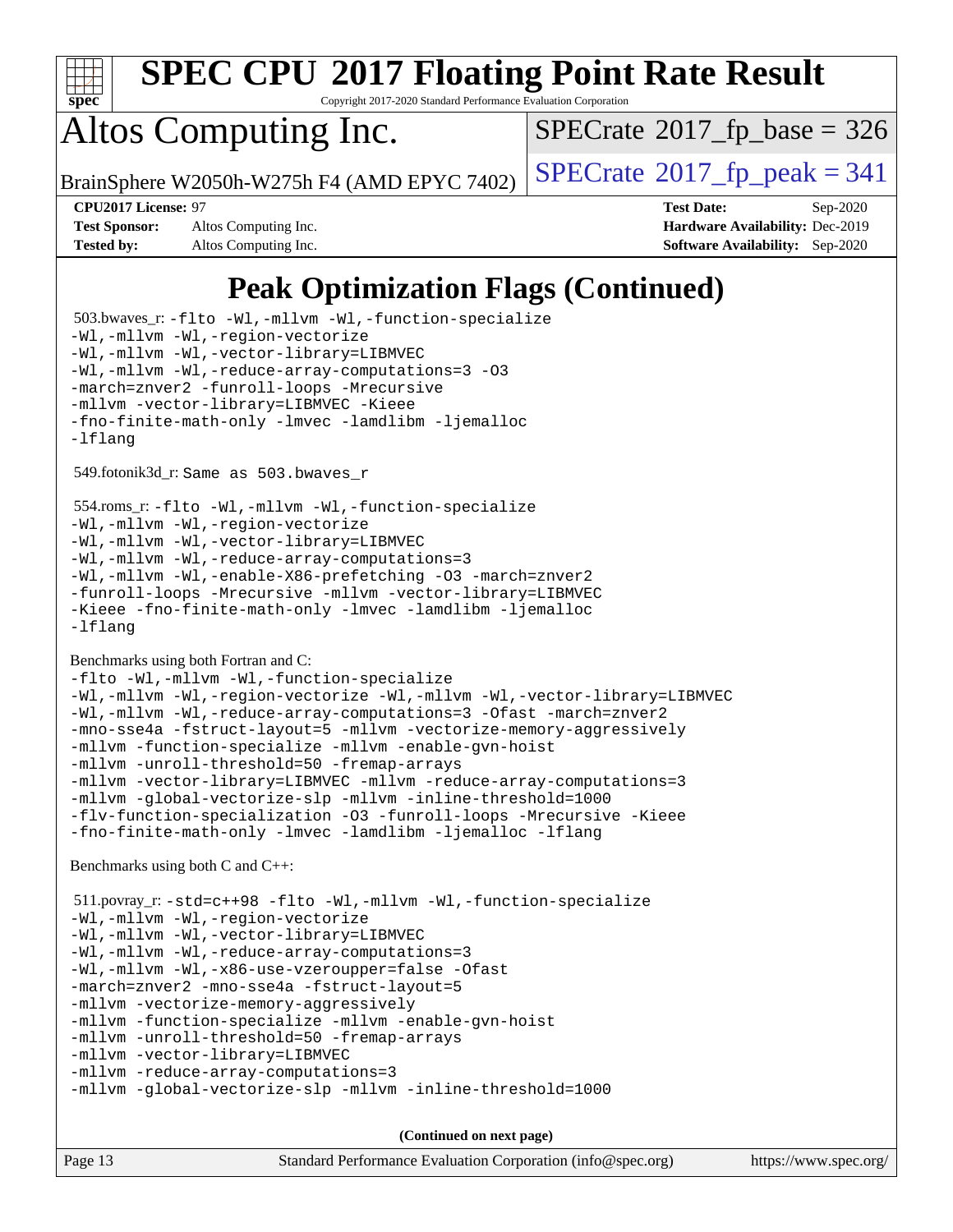

Copyright 2017-2020 Standard Performance Evaluation Corporation

# Altos Computing Inc.

 $SPECTate$ <sup>®</sup>[2017\\_fp\\_base =](http://www.spec.org/auto/cpu2017/Docs/result-fields.html#SPECrate2017fpbase) 326

BrainSphere W2050h-W275h F4 (AMD EPYC 7402)  $\vert$  [SPECrate](http://www.spec.org/auto/cpu2017/Docs/result-fields.html#SPECrate2017fppeak)®[2017\\_fp\\_peak = 3](http://www.spec.org/auto/cpu2017/Docs/result-fields.html#SPECrate2017fppeak)41

**[Test Sponsor:](http://www.spec.org/auto/cpu2017/Docs/result-fields.html#TestSponsor)** Altos Computing Inc. **[Hardware Availability:](http://www.spec.org/auto/cpu2017/Docs/result-fields.html#HardwareAvailability)** Dec-2019 **[Tested by:](http://www.spec.org/auto/cpu2017/Docs/result-fields.html#Testedby)** Altos Computing Inc. **[Software Availability:](http://www.spec.org/auto/cpu2017/Docs/result-fields.html#SoftwareAvailability)** Sep-2020

**[CPU2017 License:](http://www.spec.org/auto/cpu2017/Docs/result-fields.html#CPU2017License)** 97 **[Test Date:](http://www.spec.org/auto/cpu2017/Docs/result-fields.html#TestDate)** Sep-2020

## **[Peak Optimization Flags \(Continued\)](http://www.spec.org/auto/cpu2017/Docs/result-fields.html#PeakOptimizationFlags)**

```
 511.povray_r (continued):
-flv-function-specialization -mllvm -unroll-threshold=100
-mllvm -enable-partial-unswitch
-mllvm -loop-unswitch-threshold=200000 -lmvec -lamdlibm
-ljemalloc -lflang
 526.blender_r: -std=c++98 -flto -Wl,-mllvm -Wl,-function-specialize
-Wl,-mllvm -Wl,-region-vectorize
-Wl,-mllvm -Wl,-vector-library=LIBMVEC
-Wl,-mllvm -Wl,-reduce-array-computations=3 -Ofast
-march=znver2 -mno-sse4a -fstruct-layout=5
-mllvm -vectorize-memory-aggressively
-mllvm -function-specialize -mllvm -enable-gvn-hoist
-mllvm -unroll-threshold=50 -fremap-arrays
-mllvm -vector-library=LIBMVEC
-mllvm -reduce-array-computations=3
-mllvm -global-vectorize-slp -mllvm -inline-threshold=1000
-flv-function-specialization -mllvm -unroll-threshold=100
-mllvm -enable-partial-unswitch
-mllvm -loop-unswitch-threshold=200000 -lmvec -lamdlibm
-ljemalloc-lflang
Benchmarks using Fortran, C, and C++: 
-std=c++98 -flto -Wl,-mllvm -Wl,-function-specialize
-Wl,-mllvm -Wl,-region-vectorize -Wl,-mllvm -Wl,-vector-library=LIBMVEC
-Wl,-mllvm -Wl,-reduce-array-computations=3 -Ofast -march=znver2
-mno-sse4a -fstruct-layout=5 -mllvm -vectorize-memory-aggressively
-mllvm -function-specialize -mllvm -enable-gvn-hoist
-mllvm -unroll-threshold=50 -fremap-arrays
-mllvm -vector-library=LIBMVEC -mllvm -reduce-array-computations=3
-mllvm -global-vectorize-slp -mllvm -inline-threshold=1000
-flv-function-specialization -mllvm -unroll-threshold=100
-mllvm -enable-partial-unswitch -mllvm -loop-unswitch-threshold=200000
-O3 -funroll-loops -Mrecursive -Kieee -fno-finite-math-only -lmvec
-lamdlibm -ljemalloc -lflang
```
[The flags files that were used to format this result can be browsed at](tmsearch) <http://www.spec.org/cpu2017/flags/aocc200-flags-C3.html> <http://www.spec.org/cpu2017/flags/Altos-Platform-Settings-V1.0-revC.html>

[You can also download the XML flags sources by saving the following links:](tmsearch)

```
http://www.spec.org/cpu2017/flags/aocc200-flags-C3.xml
```

```
http://www.spec.org/cpu2017/flags/Altos-Platform-Settings-V1.0-revC.xml
```